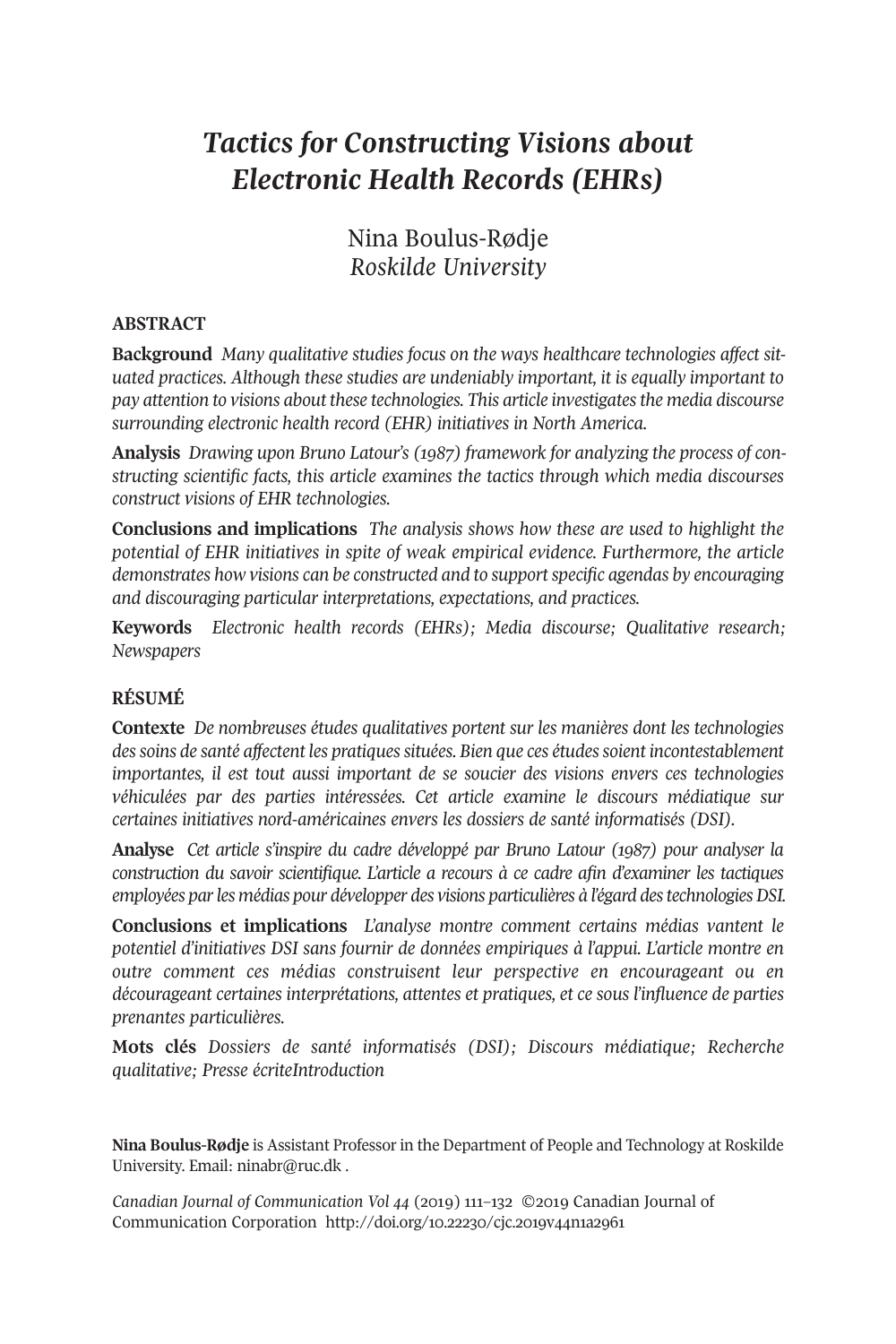The idea of computerized patient records emerged in the 1960s and 1970s (Collen, 1995). Yet, in spite of tremendous amounts of resources and money, the transition to Electronic Health Records (EHRs) has been an unexpectedly long process, and many benefits claimed by governments and vendors have so far not materialized (Berg, 2004). One ofthe classic academic articles about EHRargued thatit "has been pursued as an ideal by so many, for so long, that some suggest that it has become the Holy Grail of Medical Informatics" (Kay & Purves, 1996, p. 73). The process of waiting for EHRs to fulfill their undoubted potential is compared to "waiting for Godot" (Berg, 2004, p.11).Another article posed this humorous yet critical question: "computers can land people on Mars, why can't they get them to work in a hospital?" (Jones, 2003). Common to these quotes is the critical tone of, and perhaps the frustration experienced by, some researchers in regard to the lack of progress and/or the non-satisfactory status quo of EHR technologies.

Indeed, the healthcare technology literature has expanded rapidly across various disciplines in the past few decades (Fitzpatrick & Ellingsen, 2013; Greenhalgh, Potts, Wong, Bark, & Swinglehurst, 2009), along with a surge of qualitative workplace studies focusing on how healthcare technologies affect situated practices (Berg, 1999, 2004; Boulus 2009; Boulus & Bjørn, 2007, 2010; Boulus-Rødje, 2015). Although understanding situated work practices is undeniably important, it is equally important to pay attention to visions about these technologies (Bloomfield & Vurdubakis, 1997; Currie & Guah, 2007). In other words, it is important to study how healthcare technologies are enacted discursively in public arenas, not least in media discourse. This article will illustrate how these views expressed by academic researchers are a stark contrastto the overly optimistic tone that can be found in some of the media discourse describing the visions of EHRs.

In this article, the term discourse refers to rhetoric and persuasion tactics used to promote the implementation of EHR technologies, rather than the broader social structures and power relations. The term visions is conceptualized as ideas about what EHR technologies can do—the problems that they are envisioned to solve and the needs that they are expected to address. Visions refer to the way in which the future of healthcare is imagined and framed, stressing wishful enactments of a desired future. They become part of a conceptual framework for innovation (Swanson & Ramiller, 1997), "fram[ing] possibilities and stock imaginations" (Felt, Gugglberger, & Mager, 2009, p. 28).Visions take partin influencing whatthe public views as important, encouraging and discouraging specific interpretations, views, meanings, expectations, and practices. Furthermore, visions "play a central role in mobilizing resources ... for example in national policy though regulation and research patronage (Borup, Brown, Konrad, & Lente, 2006, p. 286). So far, however, relatively few studies have examined the discursive processes that surround healthcare technologies.

The contribution of this study is twofold. First, whereas many studies of healthcare technologies focus on situated work practices and organizational issues related to these technologies (e.g., Berg, 1999; Nilsson, Grisot, & Aanestad, 2002; Strauss, Fagerhaugh, Suczek, & Wiener, 1985), this study shifts the focus to the media discourses surrounding these technologies. Media discourses offerinteresting sites forinvestigation, as they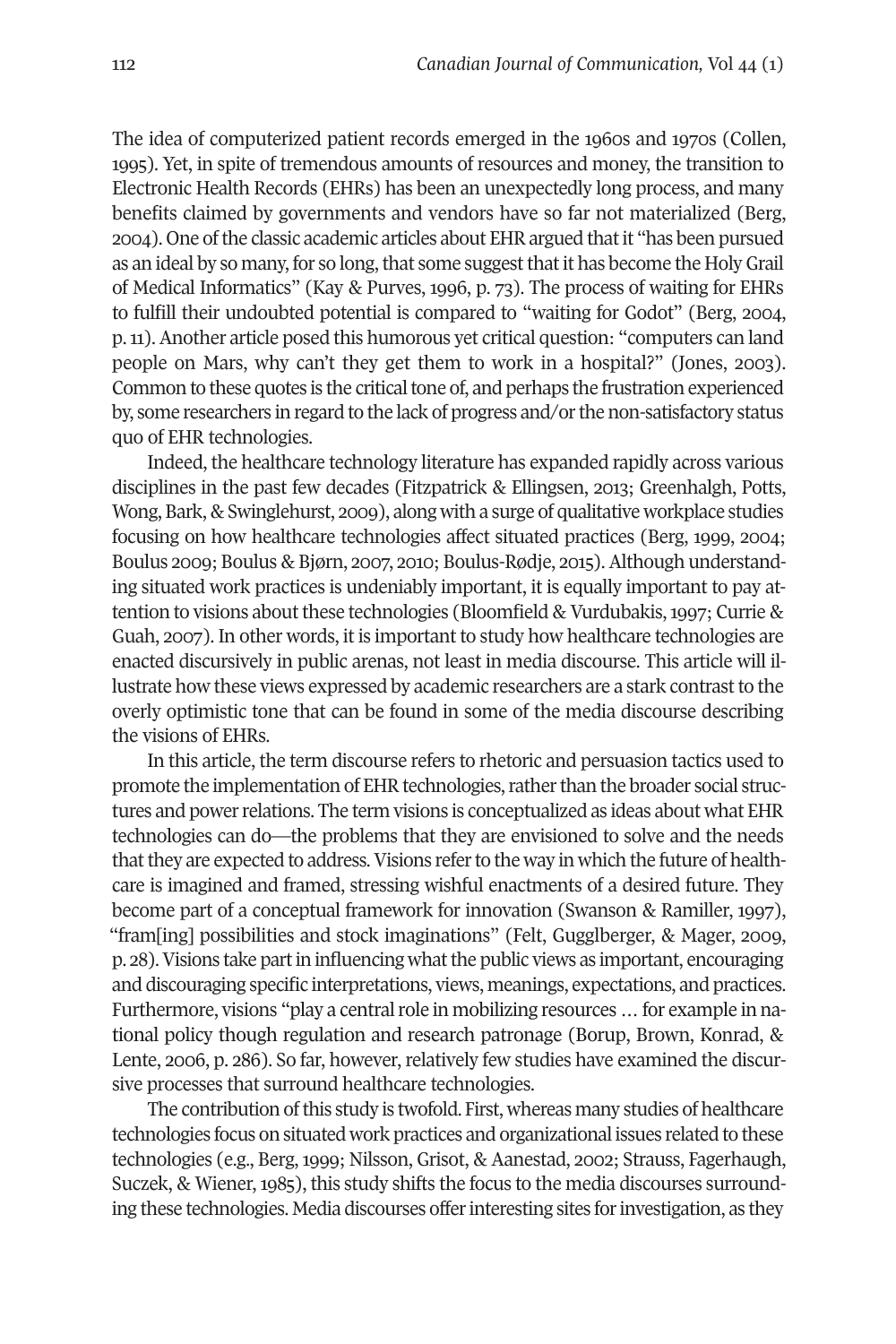bring together descriptions of how the future is imagined, but also of how the problems of today are perceived. Second, whereas most of the existing studies about the visions of technological innovations tend to focus on the ambiguous nature of visions and their effects (Balka, Rodje, & Bush, 2007; Ellingsen & Monteiro, 2008; Greenhalgh, Procter, Wherton, Sugarhood, & Shaw, 2012; Swanson & Ramiller, 1997), this study focuses on the construction process of visions, examining the way in which these are discursively crafted, using different tactics, to make the case for EHRs. The article draws upon parts of Bruno Latour's (1987) work Science in Action, in which he identifies different types of tactics applied to constructing scientific facts. Four of these tactics have been selected and used here as a conceptual framework to examine and analyze the media discourses about visions of EHRs.

This article reports on a follow-up study that was conducted after a four-year action-research project investigating the introduction of electronic medical records (EMRs) in the primary healthcare sector in Canada (Boulus, 2009; Boulus & Bjørn, 2007, 2010). During the fieldwork for this research project, I encountered countless situations where there were gaps between the imagined potentialities ascribed to EMR technologies in policy and media discourses and the actual functionalities and complexities encountered by healthcare practitioners on the ground. In an attempt to follow those imagined visions, I started reviewing media reports because these can be seen as providing a space for reflecting not only on present practices but also on future visions. The empirical data used in this article are drawn from document analysis of major Canadian and American newspapers published in 2010–2011. The analysis identifies four tactics deployed in media discourses, and it demonstrates how these are used to highlight the potentials of EHR initiatives, in spite of weak empirical evidence from studies of EHR technologies.

The article beings with a brief review of qualitative studies from the field of healthcare technologies, followed by a review of studies on technology visions in general and healthcare technologies in particular. It then explains the method used to collect and analyze the media discourse. This is followed by a presentation of the analysis, identifying four tactics deployed in media discourse about EHR technologies. Finally, the implications of this study are discussed, and a few concluding remarks that highlight the limitations of this study are offered.

# **Overview of literature**

#### *Healthcare technologies*

Recently, several scholars have cast doubt on the optimistic visions that have been ascribed to EHRs, highlighting their weak empirical evidence in relation to increasing efficiency and improving medical care (Black, Car, Pagliari,Anandan, Cresswell, Bokun, McKinstry, Procter, Majeed, & Sheikh, 2011). Researchers report challenges with EHR related to integration, interoperability, and standardization (Berg, 1999; Ellingsen & Monteiro, 2006). Similarly, healthcare organizations have been unable to fulfill the dream of seamless data exchange across the boundaries of healthcare institutions (Fitzpatrick & Ellingsen, 2013).In addition to technical issues, healthcare organizations encounter various social, organizational, and financial challenges (Kaplan & Harris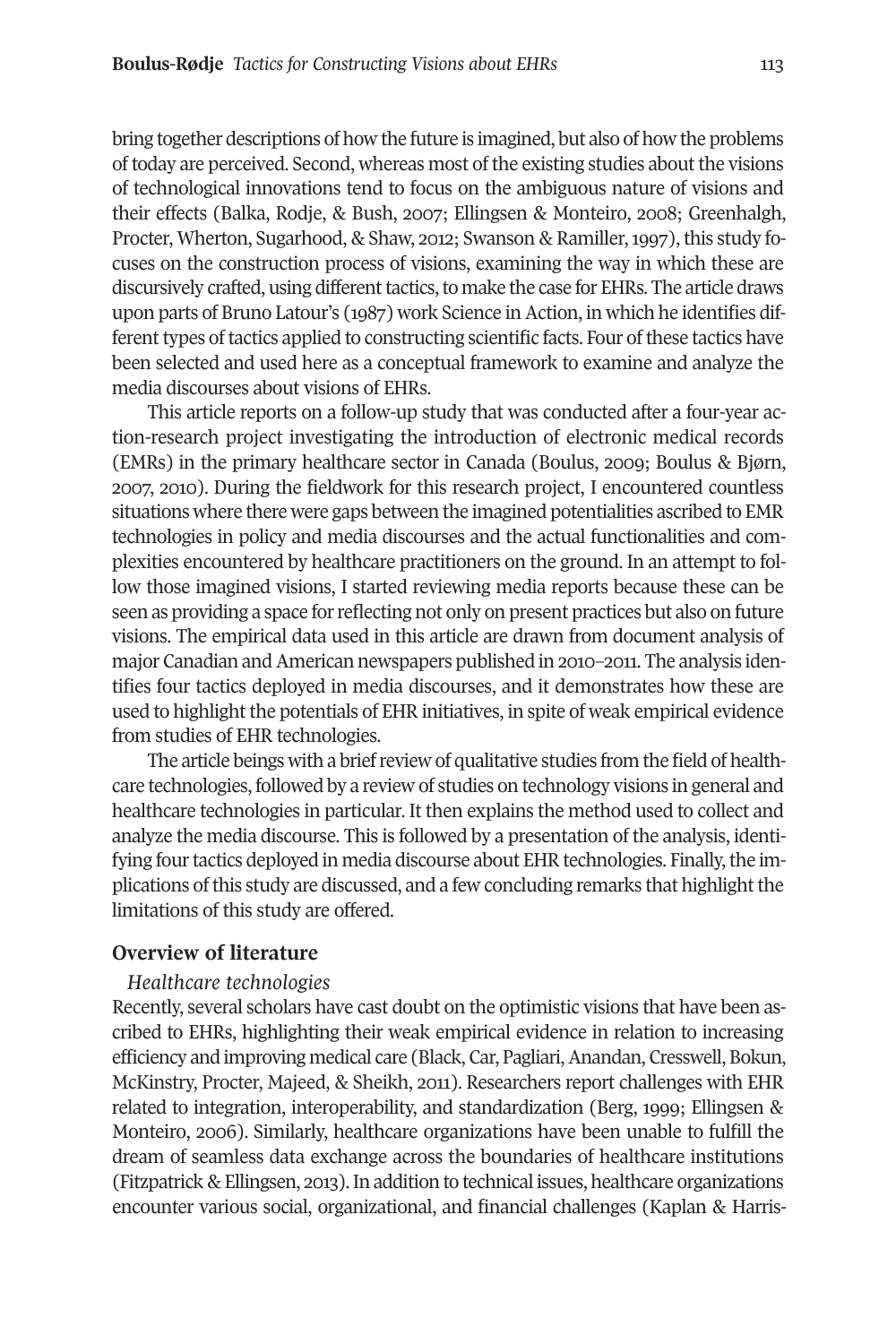Salamone, 2009). A literature review of electronic patient records (EPRs) points out that "large-scale distributed EPR systems are likely to be less efficient, less cost-effective, less safe, and the information they contain less trusted than smaller, more local systems" (Greenhalgh, Potts, Wong, Bark, & Swinglehurst, 2009, p. 759). Looking at the status quo of EHRs, it quickly becomes clear that the complexity in implementing these technologies has been underestimated.

The literature about healthcare technologies has explored the roles that technologies and other artefacts play in the organization and delivery of care. Some studies emphasize the artefact's material properties and the ecological flexibility that enables supporting particular coordination activities (Heath, Luff, & Svensson, 2003). Sociotechnical studies take this point further, arguing that technologies do not simply represent healthcare workers' cognitive activities but rather transform them (Boulus, 2009; Markussen & Olesen, 2007). Therefore, sociotechnical studies have emphasized the irreducible intertwinement of technologies within organizational practices (Berg, 1999). In addition, some studies emphasize the importance of taking into account resources beyond the patient record itself in order to facilitate organizational learning (Reardon & Davison, 2007), to establish spaces for reflection-on-practice(Boulus & Bjørn, 2007, 2010), orto allow communication flows across organizational boundaries (Nilsson, Grisot, & Aanestad, 2002). Research has also focused on the relationship between technological change and changes in the professional identity and autonomy of healthcare practitioners (Boulus, 2009; Kohli & Kettinger, 2004).

In general, the above-mentioned studies are critical of the mainstream view found in media discourses, among other places—that medical activities can be understood as a rational, linear assembly-line process that can simply be "supported" by technology (Berg & Goorman, 1999). Indeed, this view has been roundly criticized by researchers for its inability to take into account the complexities, contingencies, and contexts of healthcare (Strauss, Fagerhaugh, Suczek, & Wiener, 1985). Nevertheless, this view remains predominant in media discourses on the potentials of these technologies. These visions, however, cannot be viewed as divorced from the specific context of use.

#### *Visions of technologies*

The importance of situating visions and abstract design principles within the context of use has been increasingly acknowledged in various studies of healthcare technologies. Furthermore, itis seen as importantto understand the technology-in-use practices that are developed, including peoples' understandings of the technologies they use (Orlikowski & Gash, 1994). However, while there has been significant interest in understanding users and their experiences (Oudshoorn & Pinch, 2003), considerably less has been written about understanding how these micro experiences connect (or not) to macro perceptions and visions. Yet, these perceptions are utterly important, as they are disseminated in public media, where they influence public and policy perceptions more generally (Borup et al., 2006).

Paul Dourish and Genevieve Bell (2011) argue that visions "are interesting not for what they say about the future but also for what they say about the present" (p. 21). Furthermore, investigating visions provides "a useful analytical lens for considering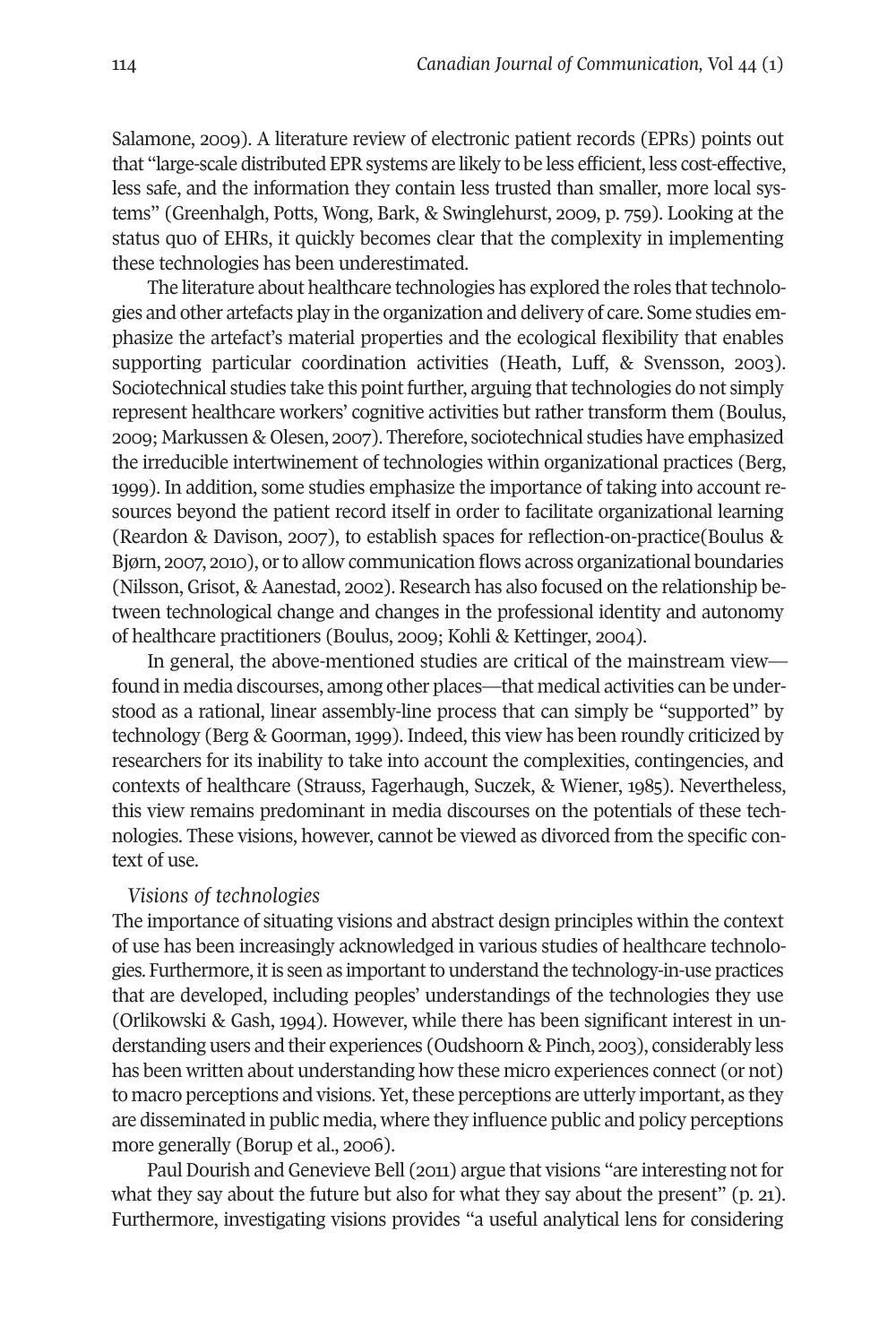how the problems of today are perceived, framed, and understood" (Dourish & Bell, 2011, p. 21). Visions are important because we cannot separate the ways in which we know the world from the ways in which we choose to live in it (Felt, Gugglberger, & Mager, 2009). In other words, our knowledge and visions ofthe world are inseparable from practical activities and consequences. Thus, the way we envision a technology influences its design and actual use, either implicitly or explicitly. By examining the media discourses around EHRs, a better understanding is offered of the conceptual repertoires that infuse technical design and, eventually, healthcare work.

There are various studies examining visions of different innovations. One of the popular notions in the literature is organizing visions (Swanson & Ramiller, 1997), which refers to a central community idea about the application of a new technological innovation in an organization. Using this notion, Burton Swanson and Neil Ramiller (1997) draw attention to the ambiguity of visions, given that they have multiple interpretations, as well as to the evolution of visions overtime, which they relate to the need to ensure the continued legitimacy of visions. They suggestthat organizing vision serves an important function, because it enables the mobilization of resources needed to promote the realization of visions. Similarly, Joanne Yates and Wanda Orlikowski (1992) emphasize the evolving dimension of organizational communication. They propose the notion of genres as a way to ensure that conceptualizing communication is something that is embedded in the social process that constantly evolves, rather than viewing it as a result of an isolated action. The same can be said about visions, as these cannot be divorced from the social processes they are embedded in and that they influence. Therefore, studying genres and visions both within and outside of organizations (i.e., public arenas) is important, as these can become institutionalized, taken-for-granted conceptualizations, norms, and practices that become difficult to question.

## *Visions of healthcare technologies*

Among the studies of visions, a few focus on healthcare technologies in particular (e.g., Naidoo & Leonard, 2012). Alistair Preston, David Cooper, and Rob Coombs (1992), for example, investigate the construction and fabrication process of management budgeting systems in the British National Health Service. They illustrate how this system was not fixed with well-defined purposes and uses; rather, the definition of its purposes emerged during its design and implementation process. Gunnar Ellingsen and Eric Monteiro (2008) have a similar focus on ambiguity and transformation, arguing that visions are often purposefully ambiguous in order to mobilize support from the different stakeholders.

Moving away from the ambiguity of visions, Trisha Greenhalgh, Rob Procter, Joe Wherton, Paul Sugarhood, & Sara Shaw (2012) identify the use of different, conflicting discourses fortelehealth and telecare. This includes the modernist discourse, which is futuristic, utopian, and technologically determinist.It views technology as the solution to most issues, compensating for human deficits and helping achieve efficiency, costeffectiveness, and rational solutions. Another is the political economy discourse (Greenhalgh et al., 2012), which is visible particularly through the use of marketing language, the excessive focus on costs, and the focus on health and care as commodities. This use of political economy discourse and a dense market-oriented vocabulary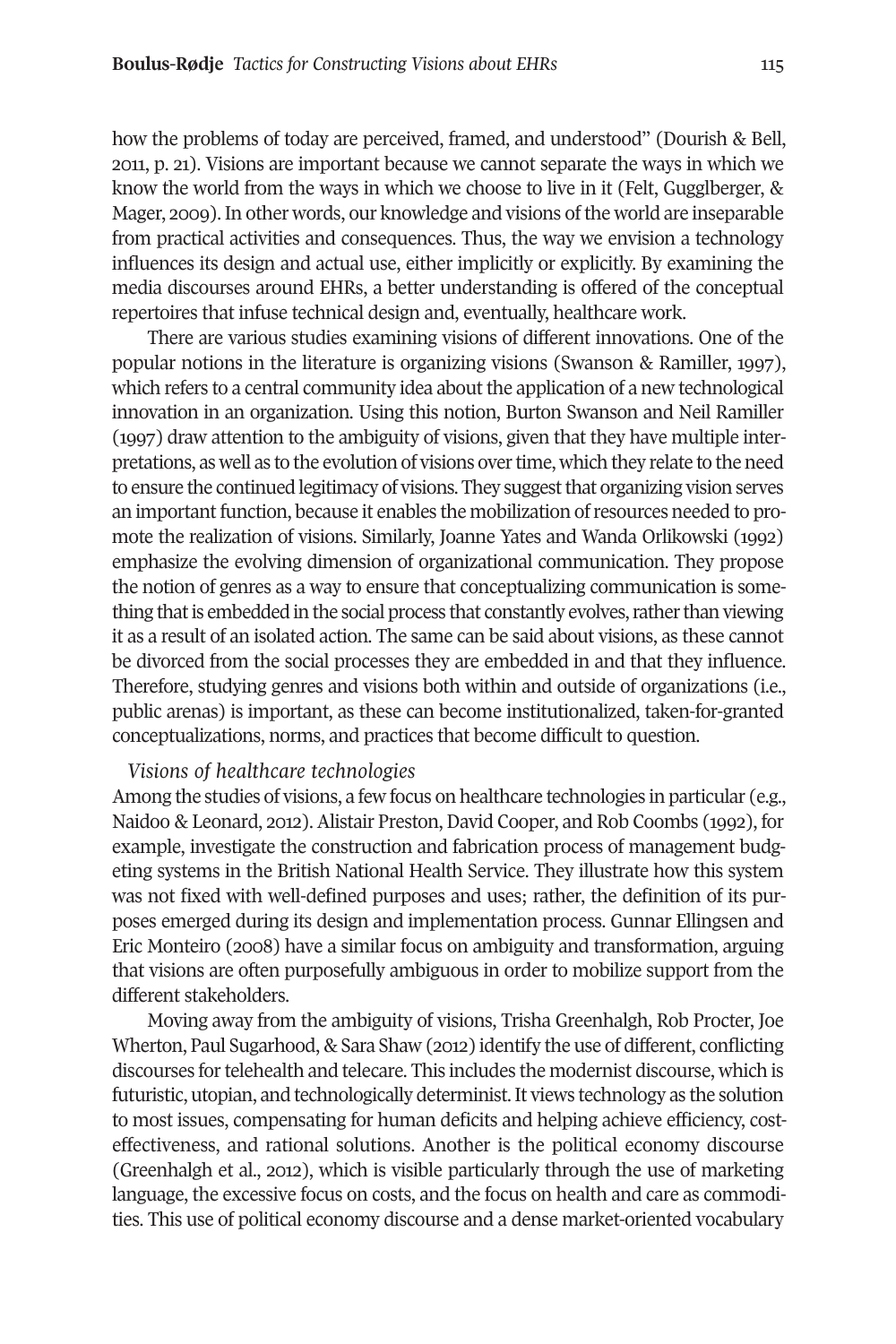has also been found in previous studies that reviewed media discourse surrounding healthcare initiatives (e.g., Felt et al., 2009).

Investigating the portrayal of EHRs in media and policy discourses reveals that they are often characterized as vehicles not only for saving money but also for saving lives (The White House, 2007; Walberg, 2010). For example, Ellen Balka, Ketil Rodje, & Gee Corlan Bush (2007), who examine the discourse in the Romanow Report—an important Canadian policy report containing national views about healthcare technology—claim that healthcare technologies are conceptualized as neutral instruments that will enable a more efficient healthcare system. They conclude that "the technological future of the Canadian health care system is envisioned, myopically and utopically through rose coloured glasses" (p. 476). Indeed, a closer look at how EHRs are articulated in the Romanow Report (Romanow, 2002) reveals that they are referred to as the "jewel in our crown" (p. 78), and are viewed as revolutionary technologies that are driving the modern health sector. These technologies are often ascribed majortechnological power, or even heroism. This usually occurs in a discursive context, with imaginative visions about the potential of EHRs to transform future healthcare practices.

While many of these studies focus on the nature and the effects or outcomes of visions, this article expands the body of literature by focusing on the construction process of visions. Specifically, this article focuses on the persuasive tactics used in the media to construct visions promoting EHR technologies. Bruno Latour's (1987) analysis of "tactics" used in the production of scientific facts and technical artefacts informs this article. Latour  $(1987)$  argues that to understand the nature of a technology, its construction process must be investigated. This includes analyzing how certain arguments are framed, how certain actors and material are enrolled, and how particular voices or arguments are made invisible or absent from the discussion—all in the name of crafting persuasive arguments. This analysis selects four tactics and uses them as a conceptual framework for examining the discourse surrounding EHR technologies.

## **Method**

This investigation follows up on a four-year action-research project I conducted about EMR technologies in Canada (Boulus, 2009; Boulus & Bjørn, 2007, 2010). That project followed the adaptation process of EMRs across several clinics by carrying out different observation sessions and interviewing healthcare practitioners, patients, policymakers, and information technology (IT) vendor representatives. I also attended various seminars and training sessions organized by the IT vendors and policymakers. During this fieldwork,I encountered countless situations where there were gaps between the imagined potentialities ascribed to these technologies by policymakers and vendors, and the actual EMR functionalities that were available and the issues encountered on the ground.I began following those imagined visions and started reviewing media reports. Selecting media reports for examination is particularly interesting, because newspapers can be seen as providing space for reflecting not only on present policies and practices, but also on future visions.

Analyzing visions and discourses can be done in different ways. Casper Jensen and Peter Lauritsen (2005) develop two approaches for analyzing governmental reports within healthcare. The first one, "reading against the text," aims at critically in-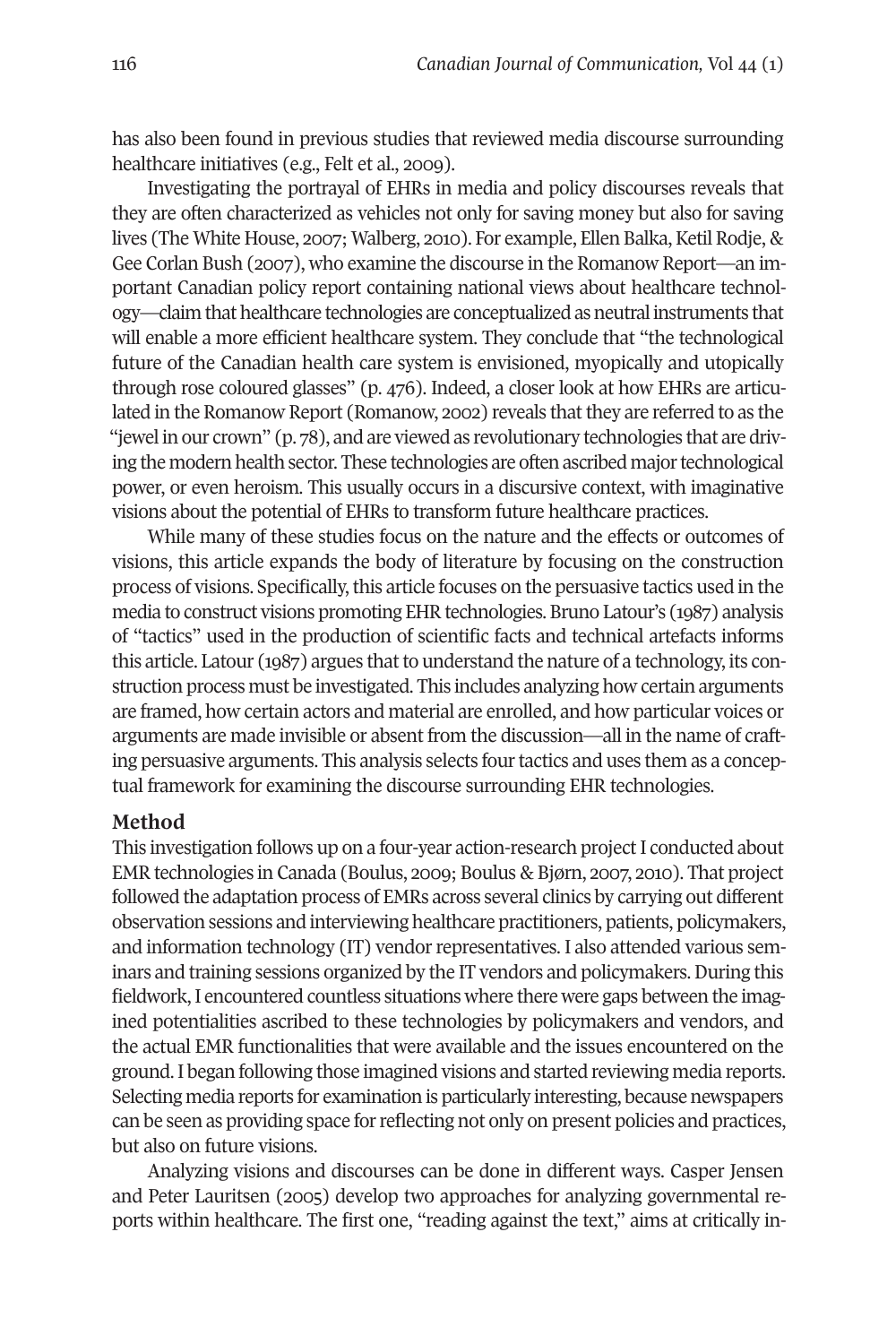terpreting a text and uncovering hidden assumptions or ideologies within it; the second approach, "reading with the text," adds agency to a report by following where the text goes and investigating what it does in practice. This article predominantly reads "against the text," focusing on critically analyzing newspaper articles and the ideologies they inscribe.

The empirical data used in this article constitutes articles from Canadian and American newspapers. Despite the differences in the healthcare systems in Canada and in America, the challenges encountered in the healthcare sector are very similar (e.g., an ageing population and rising healthcare costs), and so are the tactics used in media discourses to craft overly optimistic visions of EHR technologies. Thus, the differences across these national contexts are not pertinent when investigating how EHRs are envisioned in the media discourse. A review of newspaper articles was conducted with ProQuest Newsstand<sup>1</sup>, which provided access to a digital online database of newspaper articles. This database covers more than 1,370 key newspapers. Using this database, queries were run across all the available Canadian and American newspapers. This includes, among others,the*Globe and Mail,*the*Vancouver Sun,*the *Times Colonist,* the *National Post, The Province,* and the *New York Times.* A preliminary exploration used the following general keywords: "Electronic Health Record" (EHR), "Electronic Medical Record" (EMR), and "Electronic Patient Record" (EPR). The search was limited to articles published in 2010 and 2011. This imposed several limitations on the study, which are addressed in the conclusion section. The initial search resulted in 280 articles. A few of the articles analyzed were editorials and columns, but most of the articles were news, written mostly by reporters, and not by experts from the medical field. These articles were reviewed with the aim of getting an overview of the various topics discussed. This was done to identify the dominant issues that were repeatedly discussed during the above-mentioned one-year period. This includes the expectations of these technologies, the visions that were ascribed to them, the benefits that were realized, and the challenges that were encountered.

In order to focus on issues of national relevance in America and Canada, articles from local or regional newspapers discussing issues that were only relevant to a specific province, state, or region (e.g., issues related to a local vendor, a local initiative, or a specific health authority) were excluded. This resulted in a dataset of 30 articles, which includes two articles from the*New York Times,* seven from the*National Post,* nine from the *Globe and Mail,* fourfrom the *Toronto Star,* seven from the *Vancouver Sun,* and one from the *Calgary Herald.* Each article was read carefully several times to identify the broad themes discussed. Each article was then categorized based on the core themes discussed and grouped with articles that discuss the same themes. Some articles that discussed several themes were grouped under several categories. This categorization process led to the identification of the core themes discussed across newspapers articles during that period of time.

Once the core themes were identified, a document analysis was carried out focusing more in-depth on each article, interpreting and assessing the ways in which the core themes were discussed (Bowen, 2009). This analysis was inspired by grounded theory (Glaser and Strauss, 1967) and was carried out through the use of open codes.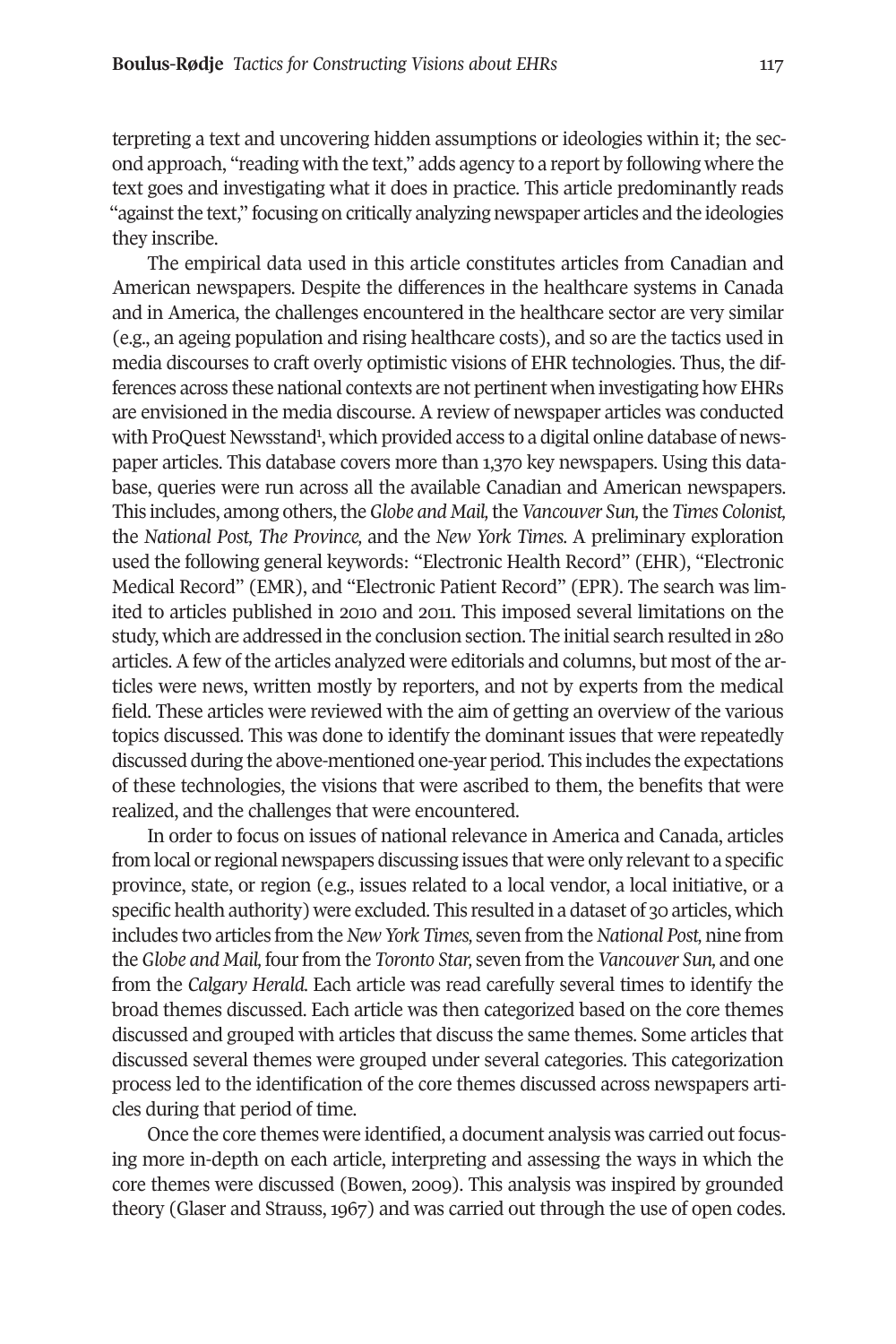This resulted in the following list of open codes: medication errors or adverse events, rising costs, baby boomers or an ageing population, electronic health records, personal health records, e-prescriptions, saving costs, increasing efficiency, empowerment, privacy or confidentiality, comparing industries/countries, a lack of evidence and contestable statements, and generalization.During the creation ofthe open codes, memos were written to capture the nature and relationship of the codes, with special attention paid to the way in which arguments were crafted. Axial codes were then used to identify relationships and connections among the open codes. This resulted in the following list of axial codes: threats to healthcare, solutions, benefits, critical issues, and persuasion tactics. During this process, patterns began to emerge across the different media articles in terms of the use of tactics made to construct arguments in favour of EHRs. Latour's (1987) framework, outlined above, was used to systematically investigate these tactics. Below are the results from the analysis, which outline the various tactics that are used by the media to construct visions about EHRs.

#### **Tactics for constructing EHR visions**

When a new technology is introduced, there are always uncertainties and disputes about its qualities. Therefore, if text is to convey support of technology's potential, it needs to not only be convincing but also written in such a way that it crafts a persuading argument, reduces controversies, and withstands critiques. Writers use several tactics to achieve this end (Latour, 1987), some of which are interrelated and overlap. Common to these tactics is their emphasis on the collective and relational nature of the process of constructing facts. A sentence in and of itself, for example, can be made into fact or fiction, depending on how it is inserted among other sentences and where it appears in the order of debates (Latour,1987). This article will now examine the four tactics identified for constructing visions about EHR technologies in media discourses.

## *Fortifying tactics: From opinion to facts and technical details*

The first tactic identified can be referred to as fortifying. Arguments relying on this tactic often start by enlisting various bits of evidence or facts that are then used to highlight particular threats to healthcare. The argument proceeds to formulate a vision in which these threats can be dispensed with the EHR. Some of the threats identified in the articles include the rising costs of healthcare (Baluja, 2010; Berkow, 2011; Simpson, 2011), the "escalating aging population" that is "crippling the health-care system" (Entwistle, 2011; Picard, 2010a), and adverse events and medication errors leading to many deaths each year (Blackwell, 2011; Health Council of Canada, 2009; Taylor, 2010).

Once these potential threats have been put on the table, a number of "external allies" are enrolled to strengthen the arguments. These allies may be other newspaper articles, policy documents, governmental initiatives, findings from academic research or commercial research, et cetera. However, external allies do not have to be documents or articles, they can also take the form of the voices of actors and stakeholders (e.g., healthcare practitioners, governmental actors). For example, an article entitled "Survey Finds Most Fear Boomers Will Cripple Health-care System," published in the *Globe and Mail,* quotes Richard Alvarez, the president and chief executive officer of *Canada*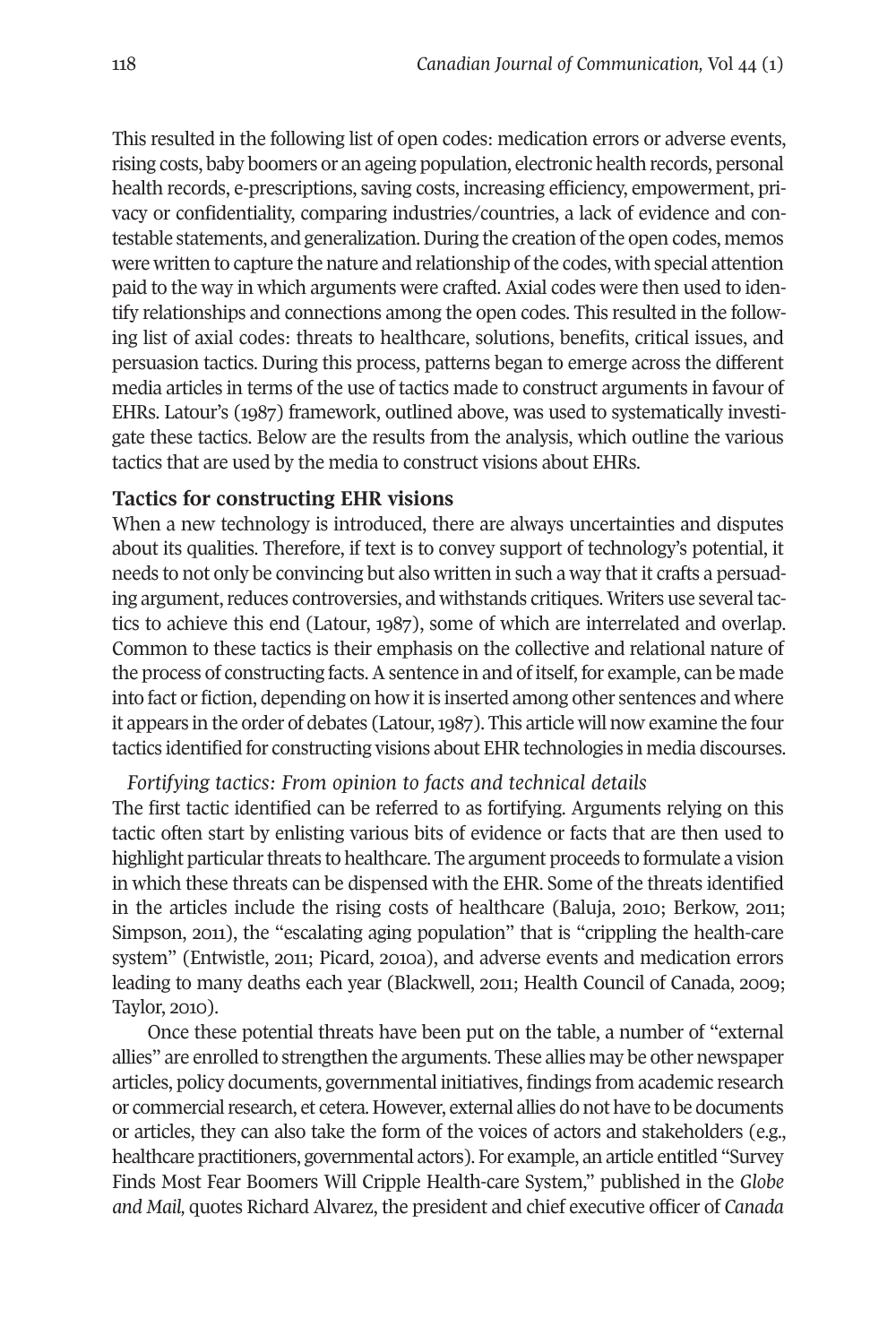*Health Infoway*—a national program established in 2001to accelerate the adoption of EHRs in Canada—as saying that "patients are increasingly demanding electronic health records because they know they improve their care" (Picard, 2010a, para 19). Enrolling external allies strengthens the argument immensely, for it is not only Alvarez, the individual, who is speaking. Rather,Alvarez is speaking on behalf of a collective of patients, and the newspaper article is fortified by drawing on this combined set of allies. There are several similar instances where different actors speak on behalf of patients. For example, doctors sometimes speak on behalf oftheir patients, sharing what they think their patients' needs and demands are (Gerstel, 2010). In addition to enrolling external allies such as texts, articles, and the voices of others, references to different projects from other provinces, countries, sectors, or industries are also found. These references depict the experiences of these projects as positive and successful, indirectly (or even directly) arguing that since they were successful in other settings, they will also be successful in healthcare. In principle, anything can be turned into a resource and enrolled to lend credence and epistemic authority to the journalist.

By appealing to other accepted "given truths"—the fact that technologies have already saved money and increased efficiency in other industries/sectors—texts fortify themselves by lending epistemic or rhetoric authority from other contexts. They become increasingly difficult to dispute and are able to withstand critique. Furthermore, these texts include reminders that these statements are supported by experts. For example, "computerized medical charts are considered a crucial goal for the health-care system, with experts predicting they will reduce costs, curb medical error and boost efficiency" (Blackwell, 2010, para 4, emphasis added).Who those experts are is not always clear, and, as mentioned earlier, academic researchers within the field claim that these technologies are "likely to be less efficient, less cost-effective, less safe" (Greenhalgh, Potts, Wong, Bark, & Swinglehurst, 2009, p. 759) than paperrecords. Enrolling experts and external allies alone, however, is not enough. To convince the reader, enrolling quantitative measurements is a powerful tactic commonly used in media discourses.

The media discourse surrounding EHRs contains many types of quantitative measurements used to make arguments about the amount of errors that could be avoided, the amount of deaths that could be prevented, et cetera. However, the most common measurement relates to how much money can be saved by using EHRs. For example, in an editorial published in the *Wall Street Journal*, former president Barack Obama claimed that these technologies would save \$80 billion a year in the U.S. (Groopman & Hartzband, 2009). Similarly,Alvarez, of *Canada Health Infoway*, estimated that EHRs "will save between \$6-billion and \$7-billion a year" (Health Council of Canada, 2009, para 11) in Canada. Thus, the reader no longer needs to blindly believe the claim that EHRs will save money, because it is apparent from the figures. By stacking many layers of claims and masses of supporting references, such texts give readers an impression of a depth of vision that becomes immensely difficult to oppose. Other numbers that are regularly highlighted referto the number of doctors or patients already using electronic records.

The point of the articles, however, is not simply to overwhelm the reader with numbers. Rather, mobilizing numbers is often the beginning of a process intended to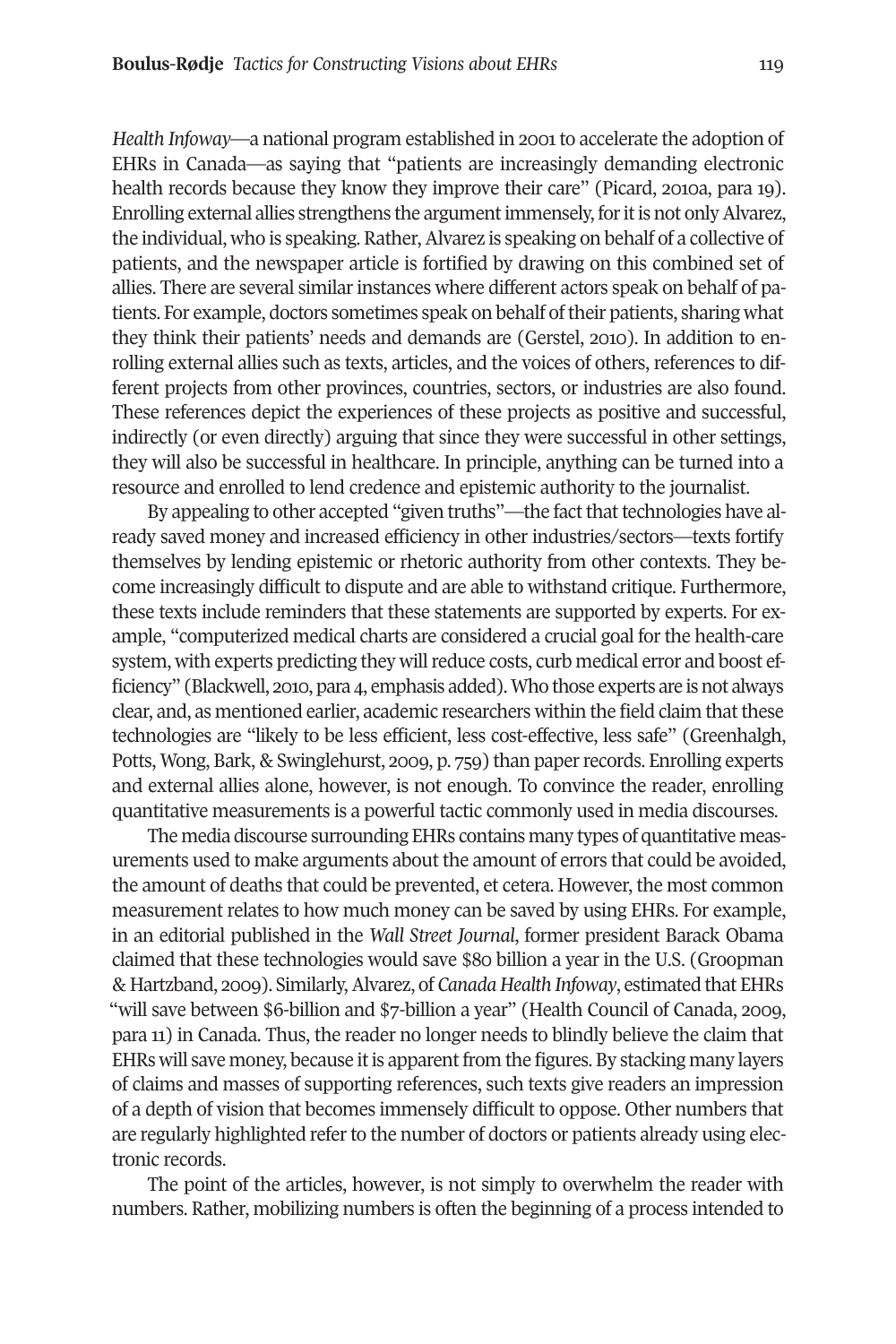convince the reader by providing support for specific arguments and claims made on behalf ofthe EHR. Many newspaper articles spend several paragraphs or pages describing the increasing costs of healthcare and providing estimates of how much money or how many lives EHRs will save. Thus, there are articles with titles such as "Better Data" Save Lives" and "Financial Payoffs of Electronic Record Keeping Are High" (Walberg, 2 010).Another article, entitled "Initiative toGet More Bang forthe Buck," also deploys multiple financial figures, while emphasizing that EHRs are "not just about reducing costs; they are about Canadians getting real value for money" (Health Council of Canada, 2009, para 7). Similarly, the use of marketing language and economic notions (e.g., value, gains, productivity, efficiency) portraying health and care as commodities for which the patient should demand to get "real value" is a prominent feature of these articles.

While many of the articles reviewed focus on costs, other articles remind readers that "it's not just about cost savings" (Berkow, 2011, para 16), and ask to "widen healthcare debate beyond costs" (Galloway, 2010). But these articles rarely fulfill their promise and tend to end up discussing a different set of quantitative measurements. Some discussions, however, move beyond measurements, focusing on other aspects of EHR use that are not easily quantifiable (e.g., patient empowerment) [Entwistle, 2011; Parker-Pope, 2008]. Such discussions are important in the EHR context because, as will later become evident, the figures used to demonstrate enhanced efficiency or cost savings of EHRs are by no means unproblematic.

## *Stacking: From details to generalizations*

Stacking refers to the discursive mobilization of multiple resources, instruments, numbers, and figures in order to enable the text to move inductively and incrementally from details to generalizations. Similarto building a stone hut where each stone must move further away than the previous one, stacking resources implies moving gradually from specific to more general layers. Thus, such processes of layering and stacking can enhance facts (Latour,1987).Although both fortifying and stacking tactics referto the presentation of facts and figures, each one of them focuses on a different effect of the presentation. Fortifying tactics focus on the aspect of withstanding the assaults of a hostile environment through references, whereas stacking tactics focus on the way data are arranged (i.e., incremental, inductive) to generate an effect of generalization. The difference between fortifying and stacking tactics is akin to the difference between qualitative and quantitative claims.

As mentioned above, there are various numbers that are regularly enrolled in order to make the case that EHRs are needed to improve the situation in healthcare. In one article, former Ontario health minister Deb Matthews explains that the province has "managed to get five million patients onto digital medical charts" (Blackwell, 2010, para 1). What is important here is that different quantitative measurements are stacked in such a way that they give the reader an impression of depth and incontrovertibility. For example, outside of Ontario, "about 50 per cent of citizens have an electronic medical record—meaning information stored in electronic form- but only 17 per cent have an electronic health record—one that contains all their essential health information" (Picard, 2010, para 11). In Canada, in general, "there are electronic medical records in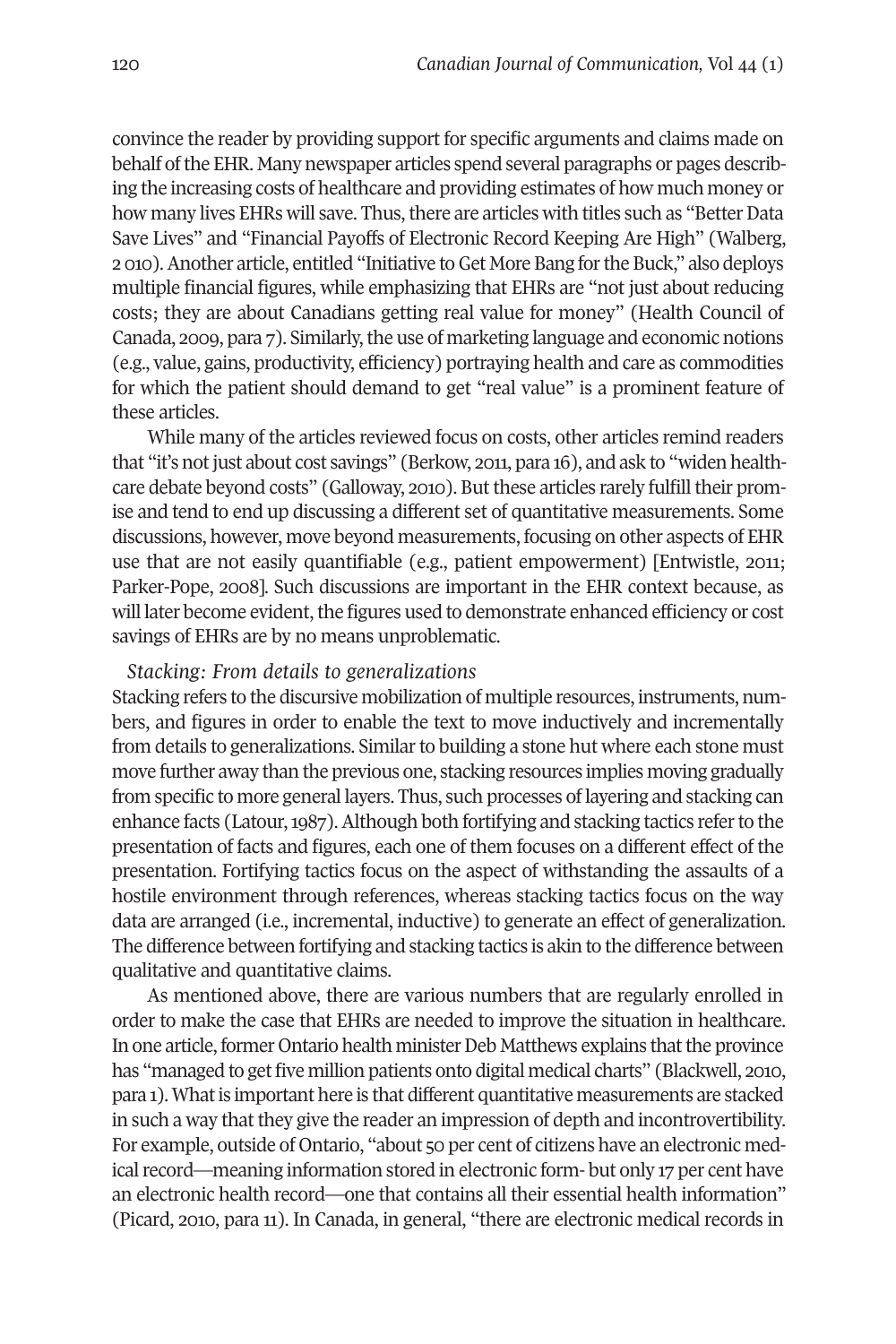about 37 per cent of physician's offices, 65 per cent of hospitals and nearly 100 per cent of pharmacies" (Picard, 2010, para 12), and in British Columbia, "40 per cent of doctors have gone digital" (Simpson, 2011, para 32). It is important to note here how these quantitative numbers are stacked in such a way that it is not easy to compare and contrast them, as the different percentages refer to different things.

Once many layers of quantitative information have been stacked, it is difficult to breach the argument without great effort (Latour, 1987). One reason is that the quantitative stacking of discourse renders it increasingly technical (e.g., by bringing in different measurements), which makes it harder to pick apart and thus to criticize. It becomes increasingly challenging to dispute such statements, especially since many of them rely on measurements that the reader has no basis for contrasting and comparing, such as the tendency to use quantitative measurements to reformulate medical problems into economic ones.

As mentioned, stacking refers to bringing in numbers to enable the text to move inductively from details to generalizations. In this case, to enable generalization, the implementations of Canadian healthcare technologies are often compared to other countries or other sectors. Thus, it can be claimed that EHRs are either "near-universal" or simply "universal" (Walberg, 2010, para 2) in other countries (e.g., the U.K., Australia, Sweden, and Italy). Furthermore, it is often stated that technology has already transformed other sectors or industries (e.g., banking, retail, manufacturing) (Berkow, 2011; CTVglobemedia Publishing Inc., 2010; Walberg, 2010), implying that because it has already transformed other industries, it will invariably also transform healthcare.

Another version of this tactic is provided by many newspaper articles by comparing electronic records to a wide range of other technologized tasks, such as paying bills online, changing flights, downloading music, booking hotels, renewing library books, buying movie tickets, et cetera (Entwistle, 2011; Steenhuysen, 2011). These comparisons are framed in such a way that they lead to a "clear conclusion," namely that healthcare is not different from other social domains and, hence, that EHRs are an unavoidable part of the future (Berkow, 2011). However, academic studies of EHRs consistently show that healthcare practices are, in fact, quite different from other practices, not least due to their complexity and to the fact that failures or errors of practice are often life and death matters.Anselm Strauss and his colleagues (1985) write atlength about how the medical practice depends upon multiple contingent and unpredictable factors that vary from patient to patient but must be taken into account. Thus, the claim that healthcare is not different than other sectors (Berkow, 2011) is a rather imprecise and misleading generalization.

A similarly misleading comparison of the healthcare sector to other industries can be found in the following quote: "Banks, video stores, pizza parlours, taxi companies, couriers, bus systems and newspapers are all light years ahead of health institutions when it comes to electronic recordkeeping and information management" (Picard, 2007, para 4). This quote, too, relies on stacking to produce an argument that underestimates fundamental differences between the service sector and the healthcare sector. The effect here is to suggest that there is basically no difference between requesting a bank account summary and a medical diagnosis. Yet the formeris an automated task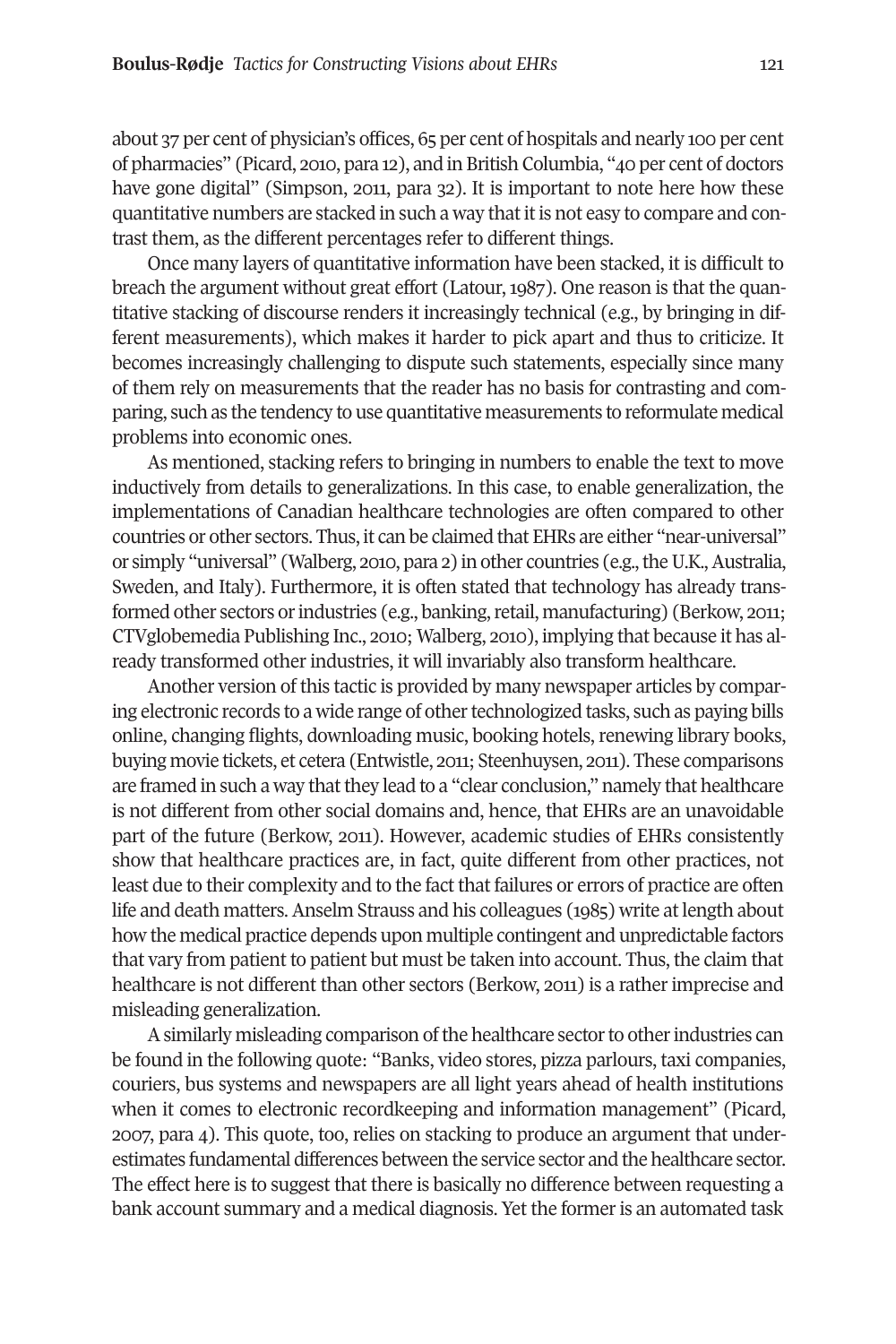that can be (re)produced simply by printing a list ofthe various transactions, whereas the latter is a much more complicated task that cannot simply be automated and is dependent on the aforementioned heterogeneous, contingent, and unpredictable factors (Strauss, et al., 1985). Also, in contrast to information found in bank accounts, medical information is of a fundamentally contextual nature, since it is at once collective and distributed and thus subject to interpretation by various professionals (Berg & Goorman, 1999).

As shown above, the newspaper articles mobilize various allies and a wide range of details to fortify arguments made in the text. This includes the references to and/or enrollment of different actors, documents, initiatives, technologies, and projects from various provinces, countries, sectors, industries, et cetera. Statements can be stacked in a particular way to allow generalization and produce arguments that construct misleading or inaccurate comparisons. Finally, it can be quickly noticed how producing quantitative measures and focusing on the topic of finance has been dominant in the EHR context. Enrolling quantitative measures, however, is not always sufficient, as crafting a convincing argument relies on positioning; the allies must be staged and framed (Latour, 1987).

*Staging and framing: Telling the reader how text should be interpreted* Staging and framing is achieved when the author provides hints, clues, or direct statements concerning how the text should be interpreted. For example, the author may guide readers by indicating what is especially interesting, what is disputable, et cetera. These discursive tactics help to stage the mobilized resources in support of particular arguments. For example, an article entitled "For Happier Patients, Go Electronic" (CTVglobemedia Publishing Inc., 2010) clearly states that doctors who still have not implemented an EHR should read it. The title is formulated as a condition, stating to doctors that if they wish to have "happier patients," then they should implement an EHR. However, studies of EHR implementations show that doctors, and thereby also indirectly patients, are rather frustrated with these technologies, which, according to a recent literature review, make clinical work less efficient, distract staff into data entry and standardized protocols, and jeopardize the human aspect of providing medical care (Greenhalgh et al., 2009). A closer look at this same newspaper article (CTVglobalmedia Publishing Inc., 2010) reveals that its framing begins by making some general observations, such as drawing attention to the fact that EHR technologies are widespread in other countries. The readeris then told about the general threats of rising healthcare costs and ageing populations. This leads the reader to think about the need for a solution, which is then provided by EHR technologies. Again, figures and other resources are staged in such a way that they cannot easily be questioned.

Indeed, it was surprisingly difficult to find newspaper articles that are critical toward EHRs or raise questions about the potentials that are ascribed to these technologies. In fact, there were very few articles in the sample that contained critical reflections concerning issues that might range from privacy and confidentiality (Steenhuysen, 2011) to technical security and computer viruses (Komarnicki, 2010). In direct contrast to the academic literature, most of the newspaper articles analyzed in this study were strongly normative and critical toward those doctors who had not yet implemented EHRs.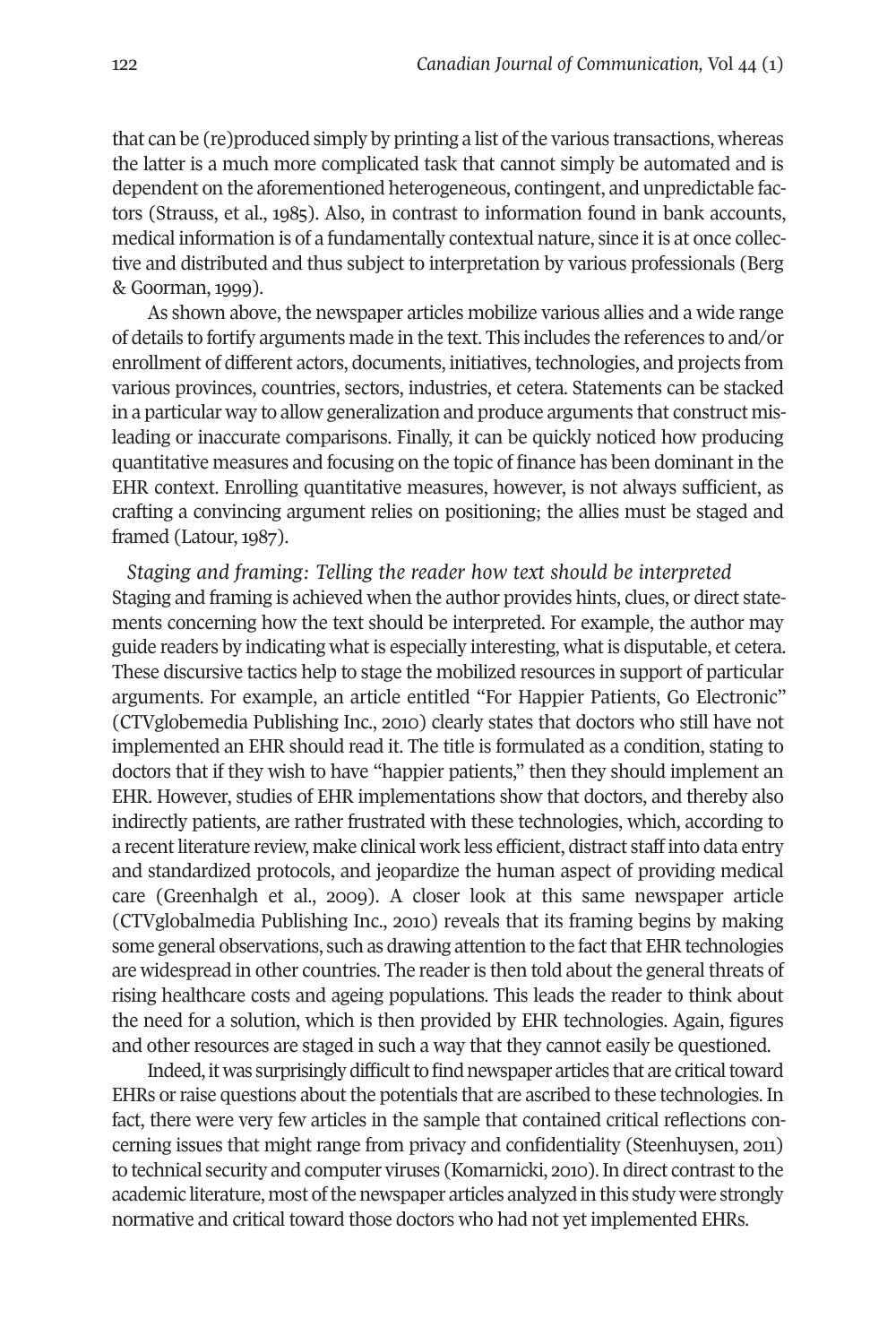Even in the cases where some critical concerns were highlighted, they were mostly sidelined by appeals to economic reasoning and efficiency. For example, one article focused on how doctors should "Prescribe a Technology Fix for Health Care," indicated in its title (Berkow, 2011). This article spends a great deal of space explaining how the healthcare sectoris lagging behind otherindustries, and how Canada is lagging behind other countries. In the middle of the article there is a brief comment about how technology developers have been concerned with creating systems that are fully secure and protected (Berkow, 2011), but this issue is not pursued any further. This trivial mention is in spite of the fact that security in the healthcare sector (which is different than online banking, for example) is of paramount importance since health records contain patients' medical conditions. After all, this type of information is private and sensitive, and it can have unrecoverable consequences if it falls into the wrong hands. Asimilar example of marginalizing critical concerns can be found in the article entitled "Paper Jam Blocking Patient-care Reforms," which explains that the reason doctors are not adopting EHRs is their culture, which is based on a lack of collaboration. Toward the end, the article briefly admits there are also "concerns over privacy: ensuring that electronic health records are only accessible to appropriate health professionals" (Picard, 2010, para 17). However, we are quickly assured that this is simply "done with passwords and varying levels of system access" (Picard, 2010, para 17), and the issue is not taken up again.

Very few newspaper articles explore the reasons for the relatively slow adoption rate of EHRs by general practitioners (GPs). There are, in fact, many reasons, some of which were mentioned above in the review of the academic literature. Among them is the fact that EHRs are too costly for a small GP's office, and this is particularly true for the commercial EHRs upon which the federal government has relied (Blackwell, 2010). Even open-source programs, which are much less costly, stillrequire the establishment of an entirely new technical infrastructure, which includes purchasing hardware, software for the new hardware, the EHR system, and technical support (Boulus 2009; Boulus & Bjørn, 2007, 2010). Other issues include the fact that Canadian GPs have received little financial support from the provincial or federal governments (Blackwell, 2010), and that many GPshave fewincentives forimplementing EHRtechnologies because oftheirlowreturn on investment. In addition to the financial issues of escalating costs, there are various technical issues that still need to be resolved, including system crashes, the lack of standardization, and the need for interoperability (Berg, 1999; Ellingsen & Monteiro, 2006; Greenhalgh et al., 2009; Harstwood et al., 2003). Furthermore, it is often the case that those who invest the money and time in EHR development are not the ones to enjoy the fruits of their labour (Berg, 2004). Indeed, the dream of a seamless Web enabling the exchange of information across all healthcare organizations is still far from reality. In fact, according to a review of EHR studies by Geraldine Fitzpatrick and Gunnar Ellingsen (2013), "seamless integration of different EPR systems is unlikely because human work will always be needed to bridge the model-reality gap and recontextualize knowledge for different uses" (p. 767).

Such considerations, however, are almost entirely absent from the media discourse on EHRs. The fact that many medical records still remain paper-based is turned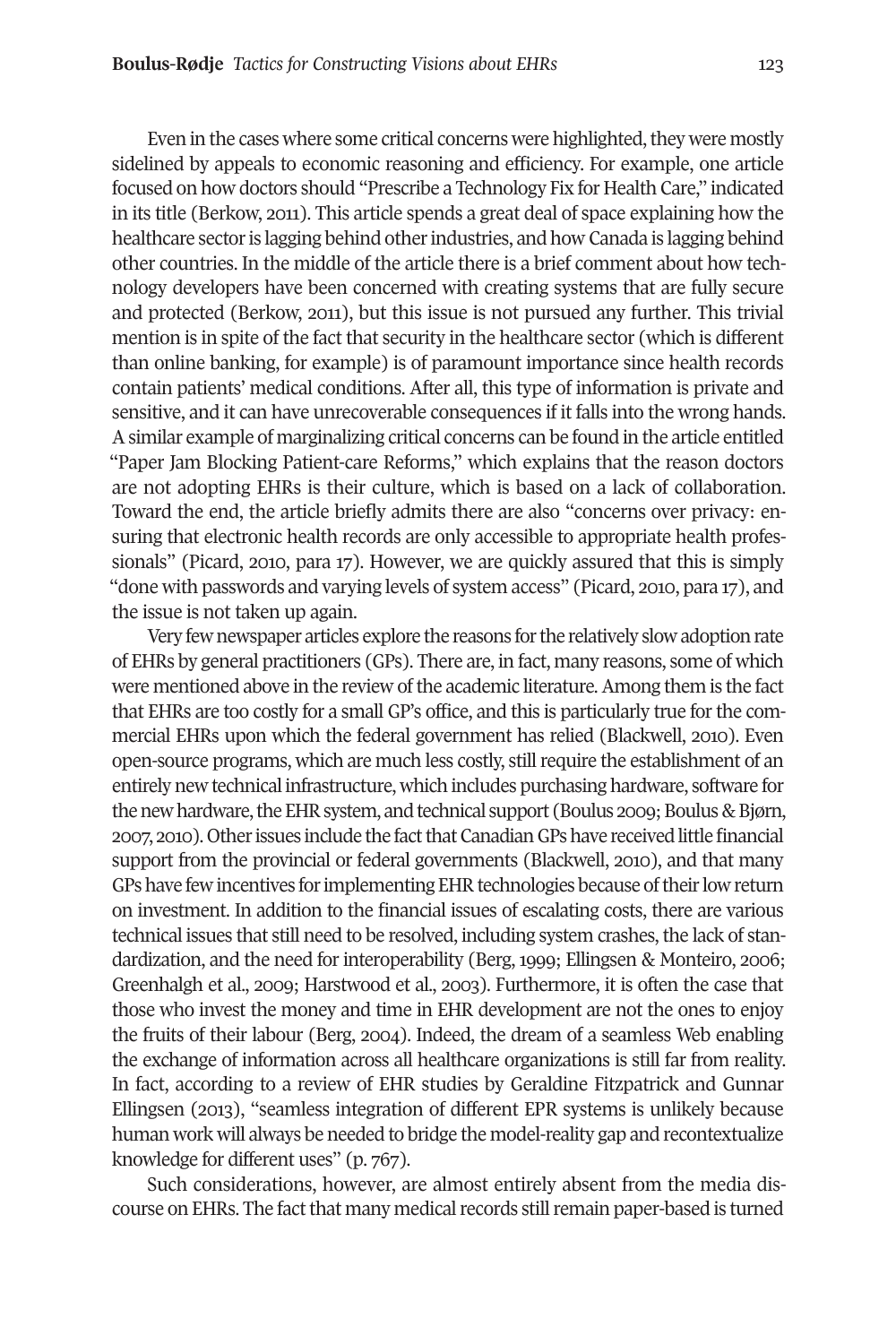into "a uniquely Canadian problem" (Berkow, 2011, para. 7), a wildly inaccurate claim. Furthermore, the slow uptake among GPs is reduced to the anodyne "explanation" that there is "resistance to change" (Berkow, 2011, para 6). Thus, when the reader is told what the "real concerns" are, these rarely refer to any of the problems and issues mentioned in the academic literature, instead pointing to a vaguely defined issue of culture and mentality. For example, Alvarez's response to the question of why most Canadians still do not have EMRs is that: "it's not technology or money that's lacking but a culture of collaboration" (Picard, 2010, para 7). Though several researchers claim that Canadian hospitals spend too little money on IT in comparison with other countries (Berkow, 2011), most newspaper articles give the impression that too much money has been spent on EHRs (Blackwell, 2010).

As these examples illustrate, the arguments are framed in a particular manner, inscribing the author and an image of an ideal reader within the text. In the case of EHRs, readers are told that they are the solution to the contemporary problems within the healthcare sector. Through a series of trials, the author tries to convince the readers (who also happen to be patients), that GPs and their "lack of collaborative culture" are the "real" reasons for the slow uptake of EHRs. Staging and framing statements are very powerful tactics, particularly when combined with captation.

*Captation: Away from indisputable statements to contestable ones* "Captation" implies achieving subtle control of the reader. Captation efforts typically entail making a series of general and less disputable statements and then slowly leading the reader to accept more unfamiliar and contestable ones. To illustrate this, let us look at the debates about medication errors. These debates often start by listing facts about the number of patients who die every year from some kind of adverse event and how these deaths could have been avoided with the help of technologies (Baluja, 2010; Health Council of Canada, 2009; Walberg, 2010).

Money is not the only quantitative measure that this discourse enrolls. The numbers of deaths that could have been prevented are also provided. For example, more than one million patients were affected by medication errors in 2010 (Baluja, 2010). The reader is then told that "Doctors' Scribbles put Patients at Risk," as indicated in the title of the article (Appleyard, 2011): patients' lives are in danger because of the misinterpretation of doctors' illegible handwritten prescriptions. Thus far, these arguments indeed seem convincing and rather difficult to dispute. The problem, however, begins when these arguments are linked to the conclusion that healthcare technologies will prevent the mistakes and deaths mentioned above (e.g., Baluja, 2010). This is a move away from indisputable to contestable statements, because one could just as well argue that introducing healthcare technologies will not necessarily result in reducing medication errors or is even unlikely to do so. These technologies may reduce errors, but they may also introduce some new ones—an argument made in a Toronto study mentioned in an article by Tom Blackwell (2011), which compared the rate of prescription errors with and without a digital program and found that the rate of error was the same.

As this example illustrates, using captation is the opposite of using stacking tactics, where the author moves away from details toward generalization. Instead, captation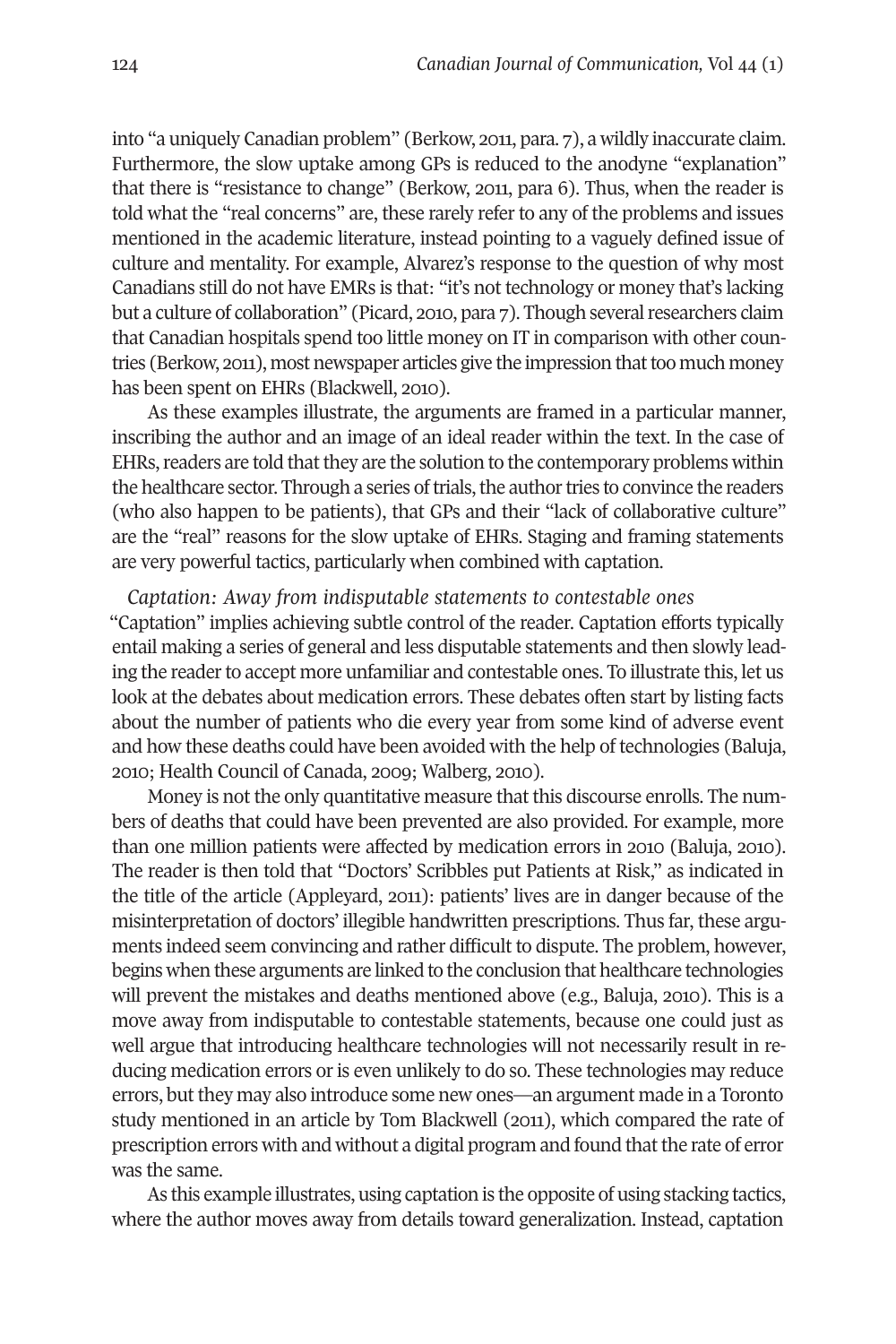implies that the author moves away from general and less disputable statements, and into those that are less known and more contestable, thus moving into an imaginary and utopian universe that does not necessarily have empirical evidence. In the case of EHRs, this implies a move from claiming that doctors' handwritten prescriptions put patients atrisk (a non-disputable statement) to claiming that electronic prescriptions will reduce medical errors (a statement that has been disputed in some studies).

#### **Discussion**

Various studies focus on visions in media and policy discourses in general (Dourish & Bell, 2011; Swanson & Ramiller, 1997), and on visions of different healthcare innovations in particular (Ellingsen & Monteiro, 2008; Felt et al., 2009; Greenhalgh et al., 2012;Jensen & Lauritsen, 2005; Preston et al.,1992). Similarto other studies,this study found the existence of multiple conflicting discourses of healthcare innovations. This includes the dominant use of modernist discourse characterized by its utopian and technologically determinist tone (Greenhalgh et al., 2009), and the political economy discourse with its extensive focus on costs and on the commodification of health and care (Felt et al., 2009; Greenhalgh et al., 2012). While many of these studies focus on the effects of visions, this article extends this body of literature by focusing on the construction process of visions. Drawing upon Latour (1987), it identifies the tactics that are used for constructing visions about EHRs in media discourses.

Several newspaper articles often begin by presenting a number of supposedly incontrovertible facts that are typically framed as potential threats that demand action is taken. Once these "threats" or "problems" are putin place, various allies are enlisted to support the arguments made on behalf of EHRs. These allies can be anything, from different kinds of documents, to experts, to projects. Facts and arguments are incrementally and inductively stacked in layers, mobilizing various resources and quantitative measurements.Different statistics are enrolled, giving the reader an impression of depth, which makes it difficult to compare and contrast the different numbers. This move from opinions to facts and technical details implies a fortifying tactic. Fortifying tactics are strengthened by the tactics of stacking, which implies a move from particularities to generalizations, enabled by offering a comparison between EHRs and other things (e.g., other technologies, industries, sectors). Stacking enables the construction of equivalence across different domains, and itrelies on the epistemic authority of experts that offer evidence from other contexts (such as the claim that EHRs already save money in other settings). The analysis has also identified the use of staging and framing tactics that help mobilize support for particular arguments and ensure that resources are "formatted" in a particular way, such that they become difficult to question (Latour,1987). Staging and framing anticipate readerresponses and their possible objections to the argument. Thus, this article illustrates the ways in which the reader is guided through the text while being told what is critical and relevant and what is inconsequential or insignificant. A final tactic identified here is captation, which refers to the way in which arguments gradually move from indisputable statements to contestable ones, eventually enrolling readers in an imaginary and utopian universe that does not necessarily have empirical evidence on the ground (such as the claims that EHRs will prevent medical errors, increase efficiency, or save money or lives).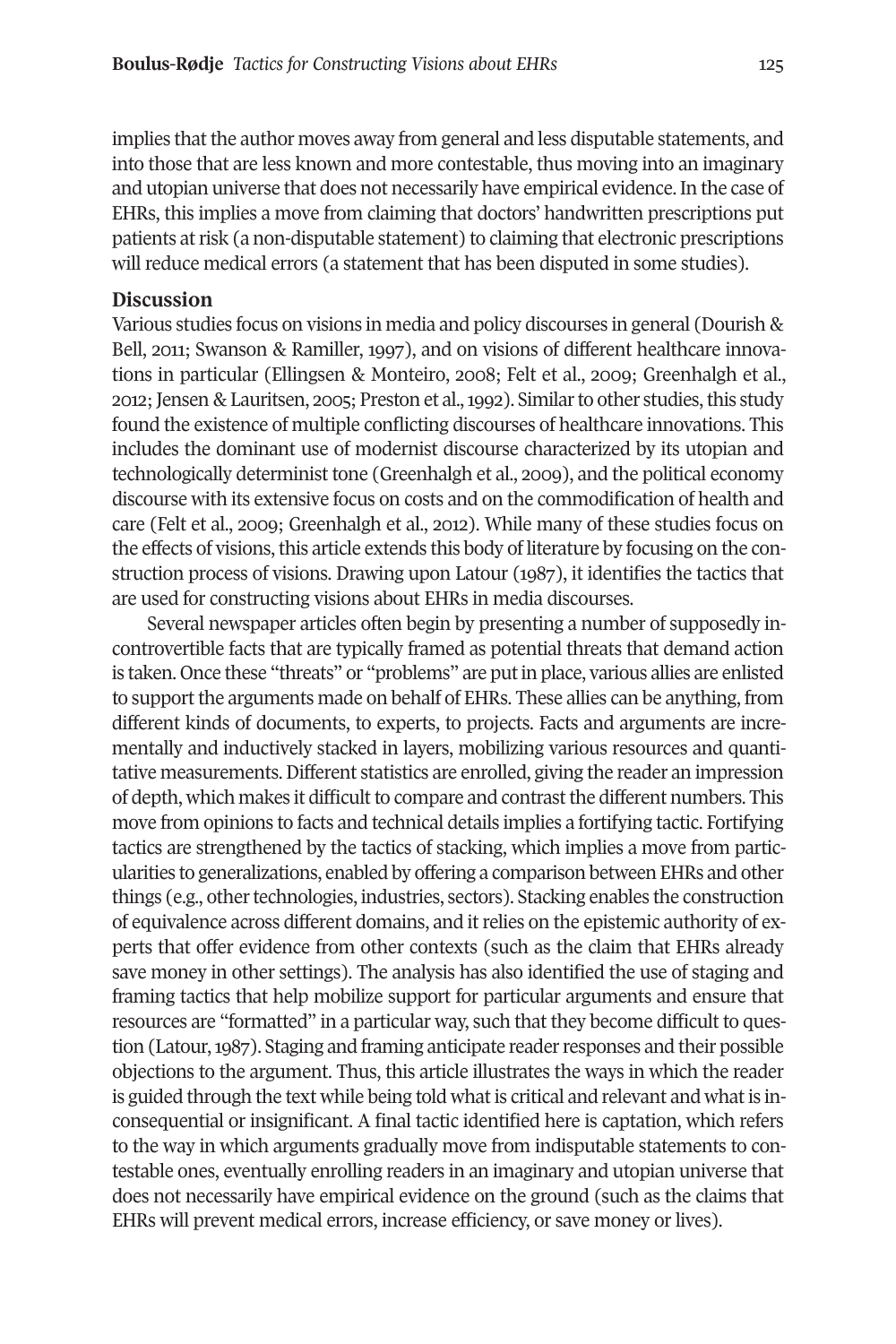The use of these persuading tactics can also be found in academic research, as is illustrated in Latour's (1987) work analyzing the production of scientific text.Authors of academic articles typically mobilize various resources and quantitative and/or qualitative data to provide depth and craft solid arguments in their articles. Once researchers have backed up their arguments with enough solid data, typically taken from a specific case, they begin moving cautiously from the specific case to crafting more general claims. This move is often described as "Standing on the Shoulders of Giants" (Thrower, 1990), which implies building upon and extending previous research and literature. Authors of academic articles also use the tactics of staging and framing to ensure all objections (by their reviewers and future readers) to the arguments they make are addressed. However, the major difference between the two types of discourses—namely the one found in academic articles and the one found in media discourse—is that academic articles go through a tedious and careful process of peer review, which ensures that all claims made are based upon solid data and facts. Thus, for example, the captation tactic cannot be used in academic articles, as contestable or disputable statements will be questioned during the peer-review process.

When investigating the content of academic articles vis-à-vis the newspaper articles about healthcare technologies analyzed in this article, a stark contrast can be identified. Whereas the academic articles offer quite a mixed view of EHRs, presenting both positive estimations of their technological potential and critical assessments based on contextual analysis, the newspaper articles present an unwaveringly optimistic view of these technologies, centring on utopian depictions of the benefits to be reaped if they are implemented properly. Greenhalgh et al. (2012) labelled this overly optimistic portrayal of technologies "the modernist discourse," (p. 4) referring to the futuristic utopian and technologically deterministic view of technology as having the power to solve most issues encountered in the healthcare sector. Indeed, most of the newspaper articles analyzed in this study adopt a distinctly normative viewpoint, emphasizing the "failure of the doctors" to adopt what are viewed as unproblematic, "successful EHRs." This is in contrast to the approach applied in some of the academic research, where the emphasis is on understanding and unpacking the complexities related to the different kinds of users (Oudshoorn & Pinch, 2003) and their contexts (Orlikowski & Gash, 1994).

In this way, EHR technologies are discursively staged as the gold standard toward which all doctors should strive. At the same time, this sidelines any public consideration of the critical sociotechnical, financial, and organizational challenges the healthcare system must resolve before these technologies can offer significant benefits (Kaplan & Harris-Salamone, 2009).Investigating these discourses is important because they inflict a burden on policymakers, designers, and healthcare practitioners, who are faced with different realities on the ground. Reading the newspapers, for example, might offer the impression that the only reason for the low uptake of EHRs among GPs is simply a "lack of will." This is, however, a simplistic portrayal that disregards the many valid critical concerns GPs have toward implementing an EHR and the complexities it involves.

As discussed across many academic articles, healthcare practitioners who wish to adopt an EHR must deal with various problematic issues, including concerns about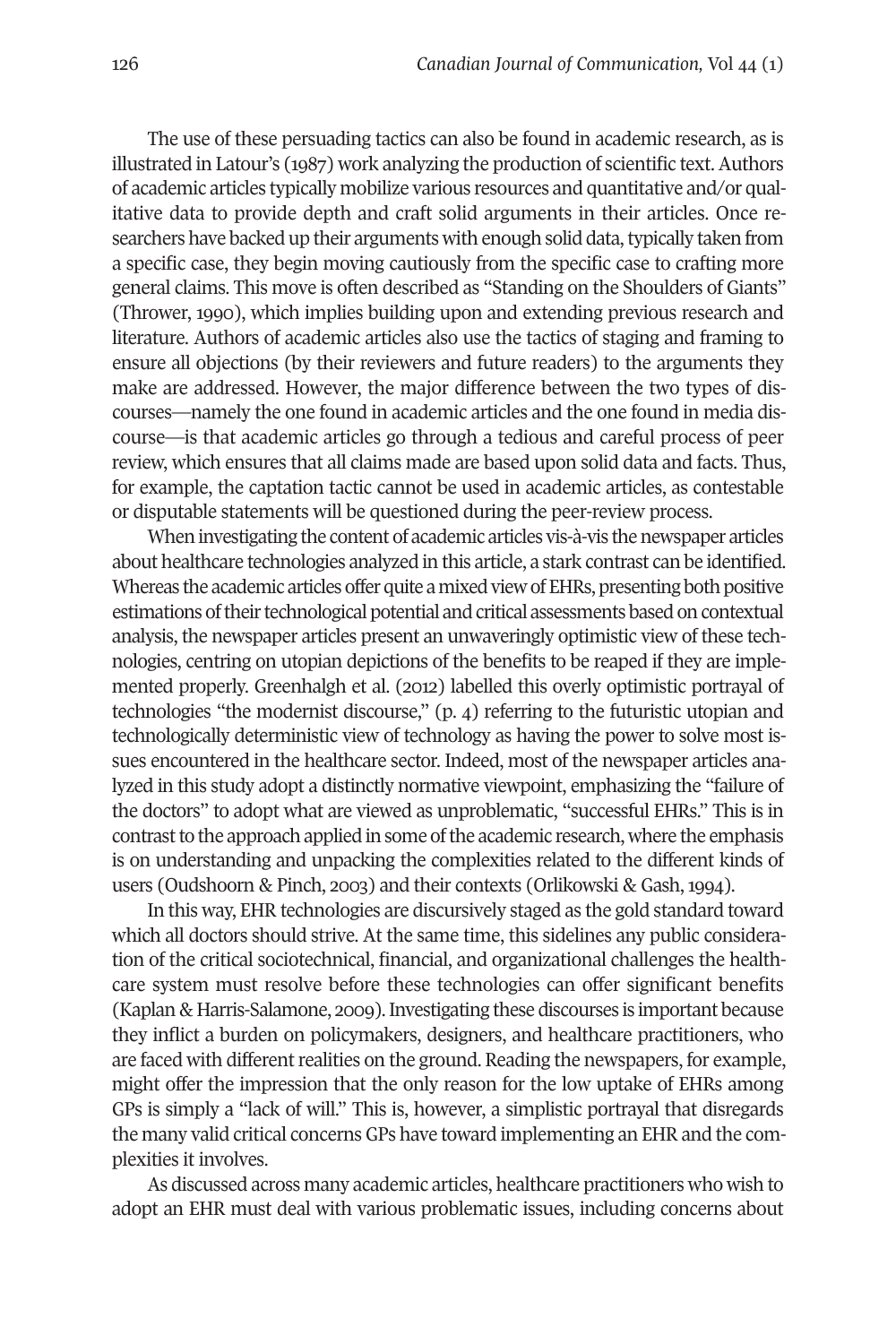security and patient privacy, issues related to standardization and interoperability (Berg, 1999; Ellingsen & Monteiro, 2006; Nilsson et al., 2002), dealing with the escalating costs involved in establishing an entire IT infrastructure in a small clinic, and standardized technologies imposing changes on organizations and local practices (Berg,1999; Hartswood, Procter,Rouncefield, & Slack, 2003).Although these concerns are nearly absent from media discourse, they have a strong presence in the field, as healthcare practitioners have to deal with them on the ground. The different and at times conflicting visions found in media discourses and the views held by policymakers were particularly visible when I attended seminars organized by policymakers for healthcare practitioners. These visions have influence on both the organizational and individual level in healthcare institutions.

By making these problematic issues visible in public discourse (e.g., newspapers), it can perhaps be possible to redesign existing technologies and policies in such a way that they address the actual concerns that are faced on the ground. For instance, a policy that addresses the lack of solid classification systems and technical standards to enable communication and the exchange of data across different healthcare organizations would move us a step further toward realizing the dream of a seamless Web.

Furthermore, if the media portrays EHR technologies as a success and their implementation as relatively simple, then future users of EHRs and policymakers might be drawing upon incorrect impressions and perceptions. Peoples' perceptions are important because they influence the adoption of technology (Orlikowski & Gash, 1994). Thus, it is highly problematic if healthcare practitioners get the impression that implementing EHRs (or electronic prescriptions) is "…at the Click of a Mouse," (as indicated in the title of the article) as is sometimes claimed in media discourses (see Ogilvie, 2011), because actually implementing these technologies has been described in the academic literature as more complex than "putting a man on the moon" (Collen, 1995, p. 464). In addition to the implementation of EHR technologies often being portrayed as simple, it is often portrayed as part of a proximate future, one that is just around the corner. The collective envisioning of a proximate future has also been found in Dourish and Bell's (2011) study of visions underlying ubiquitous computing.

Analyzing technological visions as they are presented in the media can, therefore, lead to a better understanding of the expectations and interpretations guiding future practices of technology development. Furthermore, it might be time to consider redefining these overly optimistic visions so that they are better suited to the situations faced on the ground. As stated by Greenhalgh et al. (2009),

rather than promising that the EPR will "save time" or "make clinical care more efficient," a more honest message would be that creating accurate and complete clinical records requires the sacrifice of time and effort by frontline clinical and administrative staff but that this is (sometimes) justified by more benefits for efficient business processes (e.g., billing), governance, and research. (p. 755)

#### **Conclusion**

Media reports do not exist in isolation. They are part of and reflect upon a greater po-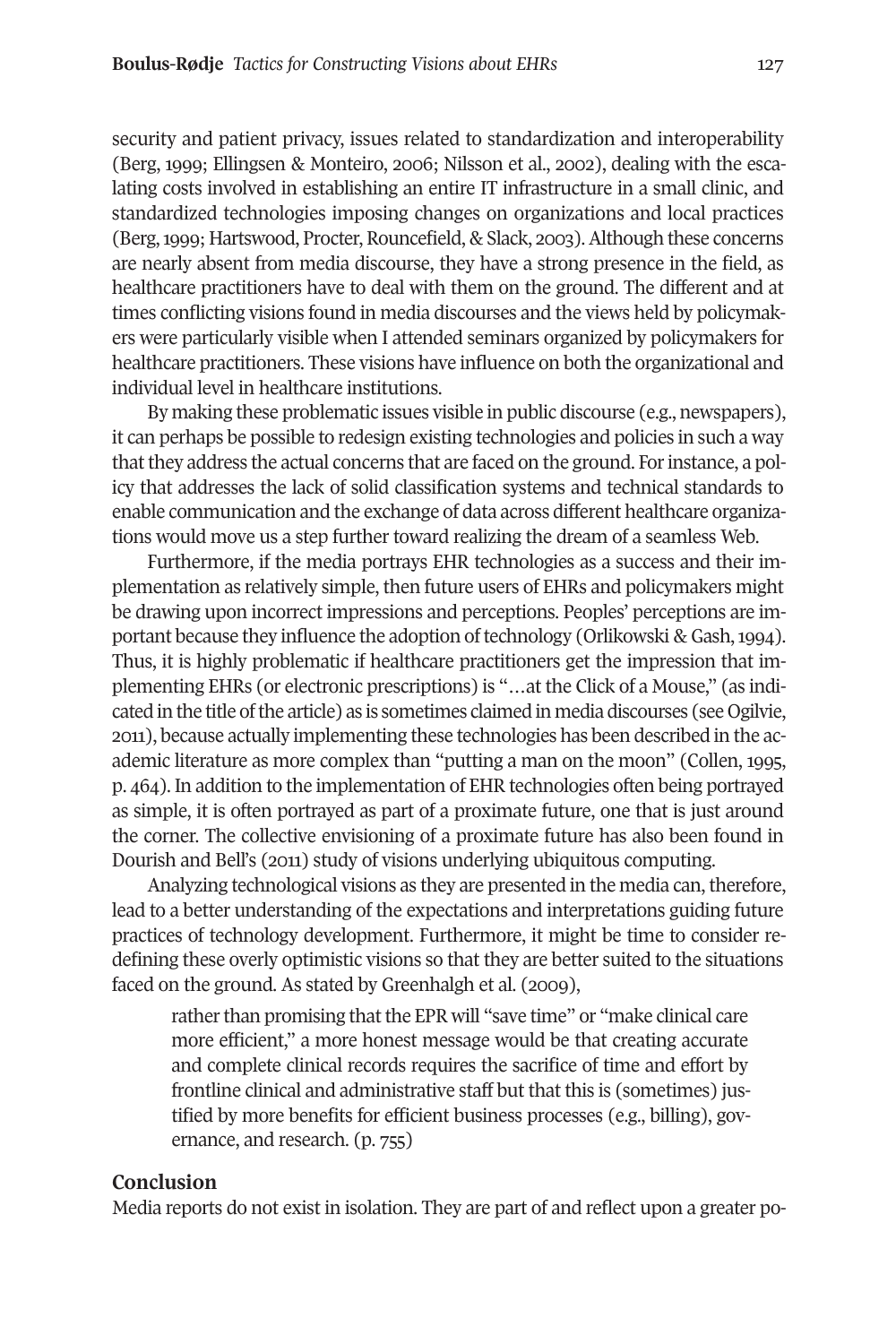litical discourse, echoing specific voices and encouraging particular visions. They are part of the ways in which society creates and shares knowledge about itself. As such, they take partin framing the imaginations, visions, and expectations of EHR technologies. Indeed, this article suggests that they participate in important reconfiguration work, as they represent and stabilize very particular and optimistic visions of EHRs held by certain healthcare practitioners, policymakers, and patients. As is shown here, media discourses inscribe particular assumptions about technological efficacy that, in turn, participates in shaping the debate about EHRs. Not only do they reflect selective perspectives and draw on their epistemic authority,they also set agendas forimagining new possibilities for the future of e-health. By adopting the approach of "reading against the text" (Jensen & Lauritsen, 2005, p. 353), this article critically analyzes the media discourse surrounding EHRs and uncovers hidden assumptions. It shows how critical concerns are often marginalized by appeals to economic cost-benefitreasoning. In tandem with in-depth studies of the organizational complexity of healthcare work, a deeper understanding of the consequences of media-propagated visions is of great importance, as it holds the promise of facilitating more adequate understandings of how sociotechnical innovations in healthcare are co-produced with media representations and policy responses.

This study has several limitations related to the method and the data selected. First, because it was a follow-up to a previous study (Boulus 2009; Boulus & Bjørn, 2007, 2010), it is focused on a particular period of time and a specific geographical location. As a result, the analysis is based on a dataset collected from North America during 2010–2011, which limits the relevance of the study results. Therefore, an interesting follow-up study would involve extending the time period, the geographical location, and the type of sources included in the dataset. Nevertheless, this study builds upon previous research where similar findings were observed across a different time period and different geographical spaces—the overly utopian and technologically deterministic tone found in policy speeches and policy documents in the U.K. and the U.S. (Greenhalgh et al., 2009), for example, as well as in E.U. policy and Austrian media documents (Felt et al., 2009). This study can, to some extent, be seen as a response to Greenhalgh et al. (2009), who state that "given the mismatch between what is known about the EPR in organizations and what many policymakers assume is known, there also is room for research that addresses this mismatch" (p. 769). Therefore, analyzing technological visions as they are presented in the media can help us better understand the expectations and interpretations that will guide subsequent practices of technology development.

Visions of technologies tend to be typically overoptimistic, as they are assessments of an unknown future, setting directions for technological developments. After all, overoptimistic visions were also common, for instance, in early debates about office automation, where different information systems were assumed to replace and automate manual procedures. However, several ethnographic studies of office work reviled the idea that complete automation is simplistic, illustrating how not all procedures could be automated, as workers adjust their work in response to different requirements, which often necessitates deviations from formal procedures and the handling of ex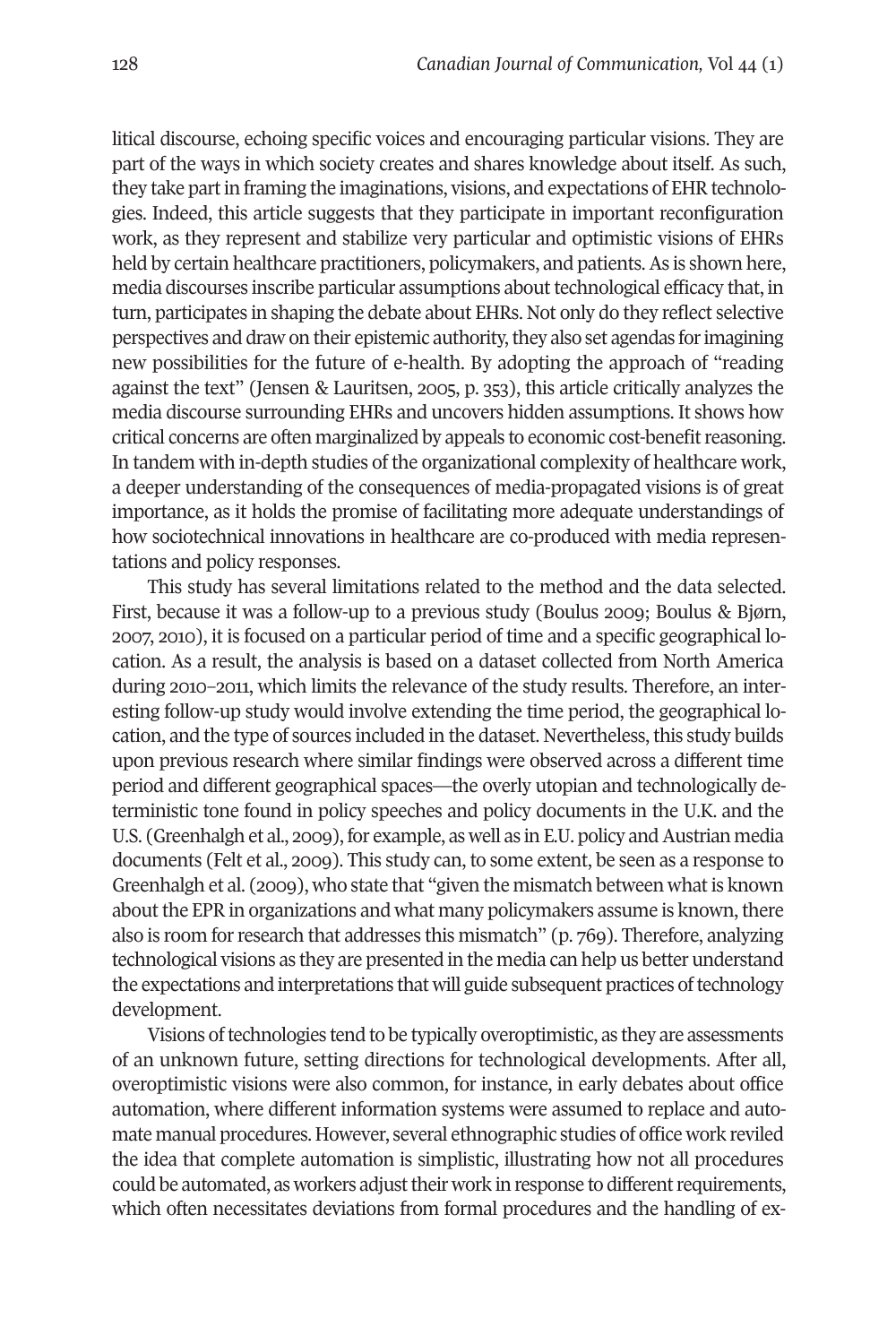ceptions (Suchman, 1983). Therefore, the focus shifted from replacing workers by automating processes to designing decision-support systems forlocal processes. Similarly, the hype about artificial intelligence—which various scholars questioned as early as the 1960s (seeDreyfus,1972)—is currently regaining momentum, with new promises of improved technologies and new threats.

Nevertheless, it can be argued that a certain degree of imagination is essential for the construction of visions, and that these cannot be limited by contemporary challenges. However, constructing deterministic and simplistic visions oftechnologies may not be the most productive path. This raises the question of whether there are other ways to construct more appropriate or realistic visions. Here, academic researchers have great potential to contribute to shaping visions about technologies. By disseminating research findings in public arenas outside academia and participating more actively in public discourses, researchers can better contribute to redefining visions about technologies by voicing actual concerns encountered by practitioners on the ground. This article illustrates how the visions and concerns of academic researchers were, at times, reflected in the newspaper articles; however, these were often overshadowed or marginalized. Interestingly, the idea of computerized medical records did not originate from governments or vendors but rather from clinicians, engineers, and researchers, who eventually provided policy recommendations for the use of computerized medical records (Kaplan, 1995). Thus, academic research can play a major role in shaping the visions of technologies, helping to balance between overly optimistic visions and realistic ones.

## **Acknowledgements**

I am grateful to Miria Grisot, Gunnar Ellingsen, Casper Bruun Jensen, and Kjetil Rødje for providing me with fruitful comments on earlier drafts of this manuscript. I would also like to thank Margunn Aanestad, Laura Watts, and Geraldine Fitzpatrick for interesting discussions about this topic. This article is a follow-up study carried out in the Action for Health Research Program, Grant #512-2003-1017, funded through the Initiative for a New Economy Collaborative Research Initiative and the Social Sciences and Humanities Research Council of Canada.

## <span id="page-18-0"></span>**Note**

1. ProQuest Newsstand covers many databases, including,for example,Gannett Newspapers, ProQuest Newsstand-Mid-Atlantics US Regional Package, Midwest US Regional Package, Canadian Newsstand Complete, Canadian Newsstand Selectable, et cetera.

# **References**

Appleyard, Frank. (2011, April 1). Doctors' scribbles put patients at risk. *Calgary Herald*, p. A2.

- Balka, Ellen, Rodje, Ketil, & Bush, Gee Corlann. (2007). Rose-coloured glasses: The discourse on information technology in the Romanow Report. *Canadian Journal of Communication*, *32*(3–4), 475–494.
- Baluja, Tamara. (2010, April 13). Electronic patient records will soon end doctor's scrawl on paper. *The Globe and Mail*, p. A15
- Berg, Marc. (1999). Patient care information systems and health care work: A sociotechnical approach. *International Journal of Medical Informatics, 55*(2), 87–101.
- Berg, Marc. (2004). *Health information management: Integrating information and communication technology in health care work.* London, UK: Routledge.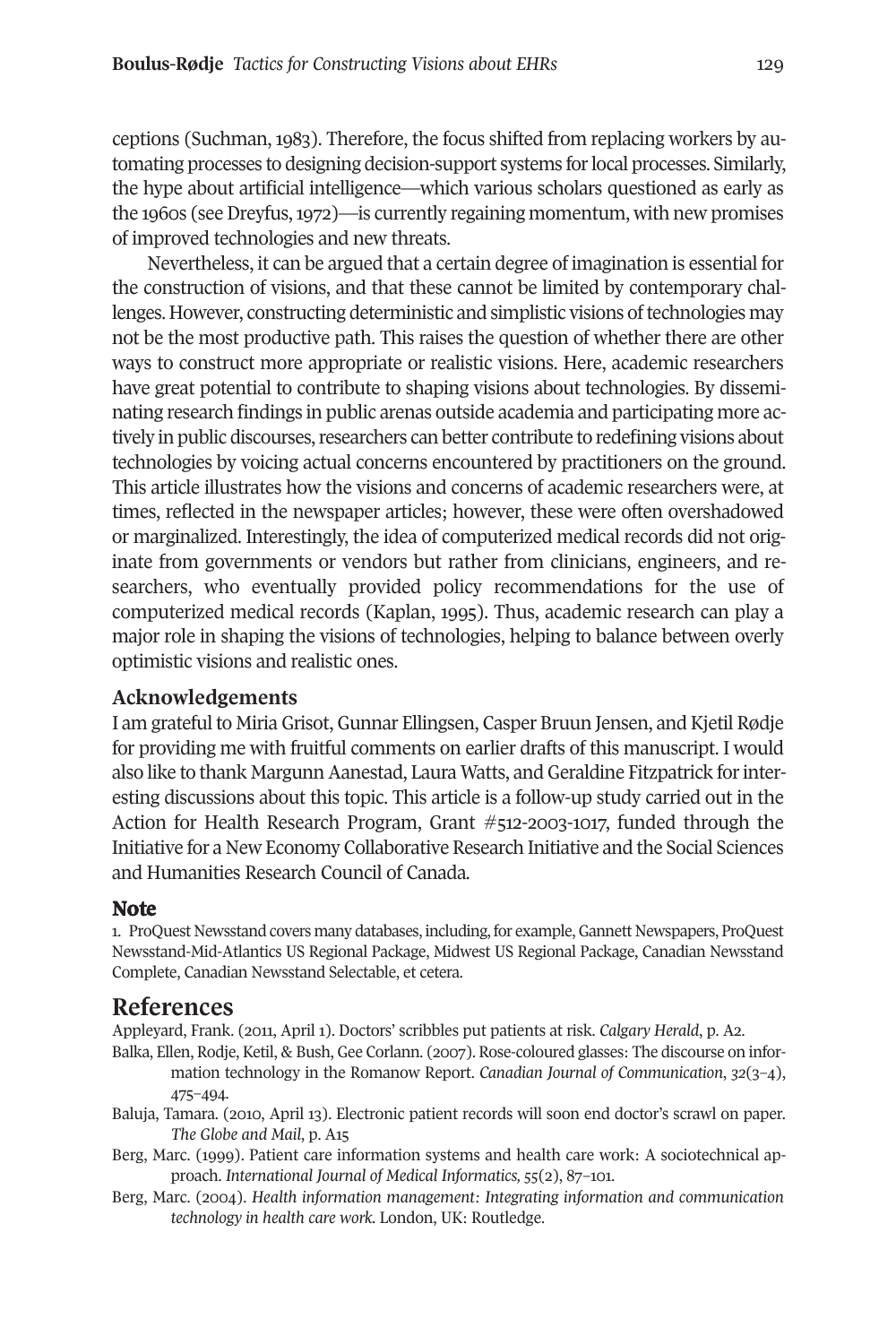- Berg, Marc, & Goorman, Els. (1999). The contextual nature of medical information. *International Journal of Medical Informatics, 56*(1), 51–60.
- Berkow, Jameson. (2011, February 28). Doctor prescribes technology fix for health care; To control costs, parliamentary hopeful says. *National Post,* p. FP3.
- Black, Ashly D., Car, Josip, Pagliari, Claudia, Anandan, Chantelle, Cresswell, Kathrin, Bokun, Tomislav, McKinstry, Brian, Procter, Rob, Majeed, Azzem, & Sheikh, Aziz (2011). The impact of eHealth on the quality and safety of health care: A systematic overview. *PLoS Medicine*, *8*(1).
- Blackwell, Tom. (2010, November 3). Five million patients have digital charts, minister says: Government still wasting money on software. *National Post,* p. A6.
- Blackwell, Tom. (2011, March 30). E-scrips add to medical mistakes*. National Post,* p. A7.
- Bloomfield, Brian P., & Vurdubakis, Theo. (1997). Visions of organisation and organisations of vision: The representational practices of information systems development. *Accounting, Organizations and Society, 22*(7), 639–668.
- Borup, Mads, Brown, Nik, Konrad, Kornelia, & Lente, Harro V. (2006). The sociology of expectations in science and technology. *Technology Analysis & Strategic Management, 18*(3-4), 285–298.
- Boulus Nina. (2009). Sociotechnical changes brought about by electronic medical record. Proceedings of the *Fifteenth Americas Conference on Information Systems*. San Francisco, California, August 6–9.
- Boulus, Nina, & Bjørn, Pernille. (2007). Constructing technology-in-use practices: EPR adaptation in Canada and Norway. Proceedings of the *Third International Conference Information Technology in Health Care (ITHC 2007): Socio-technical Approaches.* Australia, August 28–31.
- Boulus Nina, & Bjørn Pernille. (2010). A cross-case analysis of technology-in-use practices: EPR-adaptation in Canada and Norway. *International Journal of Medical Informatics*, *79*(6), 97–108.
- Boulus-Rødje, Nina. (2015). Review of the book *Fieldwork for healthcare: Case studies investigating human factors in computing systems. Computer Supported Cooperative Work, 24*(1), 65–74.
- Bowen, Glenn A. (2009). Document analysis as a qualitative research method. *Qualitative Research Journal*, *9*(2), 27–40.
- Collen, Morris F. (1995). *A history of medical informaticsin the United States,1950 to 1990*. Indianapolis, IN: American Medical Informatics Association.
- CTVglobemedia Publishing Inc. (2010, July 2). For happier patients, go electronic. The *Globe and Mail*, p. A14.
- Currie, Wendy L., & Guah, Matthew W. (2007). Conflicting institutional logics: A national programme for IT in the organisational field of healthcare. *Journal of Information Technology, 22*(3), 235–247.
- Dourish, Paul, & Bell, Genevieve. (2011). *Divining a digital future: Mess and mythology in ubiquitous computing.* Cambridge, MA: MIT Press.
- Dreyfus, Hubert. (1972). *What computers can't do.* New York, NY: MIT Press.
- Ellingsen, Gunnar, & Monteiro, Eric. (2006). Seamless integration: Standardisation across multiple local settings. *Computer Supported Cooperative Work, 15*(5-6), 443–466.
- Ellingsen, Gunnar, & Monteiro, Eric. (2008). The organising vision of integrated health information systems. *Health Informatics Journal, 14*(3), 223–236.
- Entwistle, Darren. (2011, March 7). Look for the circumstances you want. *National Post*. URL: <http://www.nationalpost.com/news/Look+circumstances+want/4396383/story.html> [May 20, 2011].
- Felt, Ulrike, Gugglberger, Lisa, & Mager, Astrid. (2009). Shaping the future e-patient: The citizenpatient in public discourse on e-health. *Science Studies, 22*(1), 24–43.
- Fitzpatrick, Geraldine, & Ellingsen, Gunnar. (2013). A review of 25 years of CSCW research in healthcare: Contributions, challenges and future agendas. *Computer Supported Cooperative Work*, *22*(4-6), 609–665.
- Galloway, Gloria. (2010, September15). Widen health-care debate beyond costs, MDs urge. *The Globe and Mail*, p. A3.
- Gerstel, Judy. (2010, October 16). Digital technology is changing health care; Electronic systems not only more convenient, they also help improve safety and efficiency. *Toronto Star,* p. L13.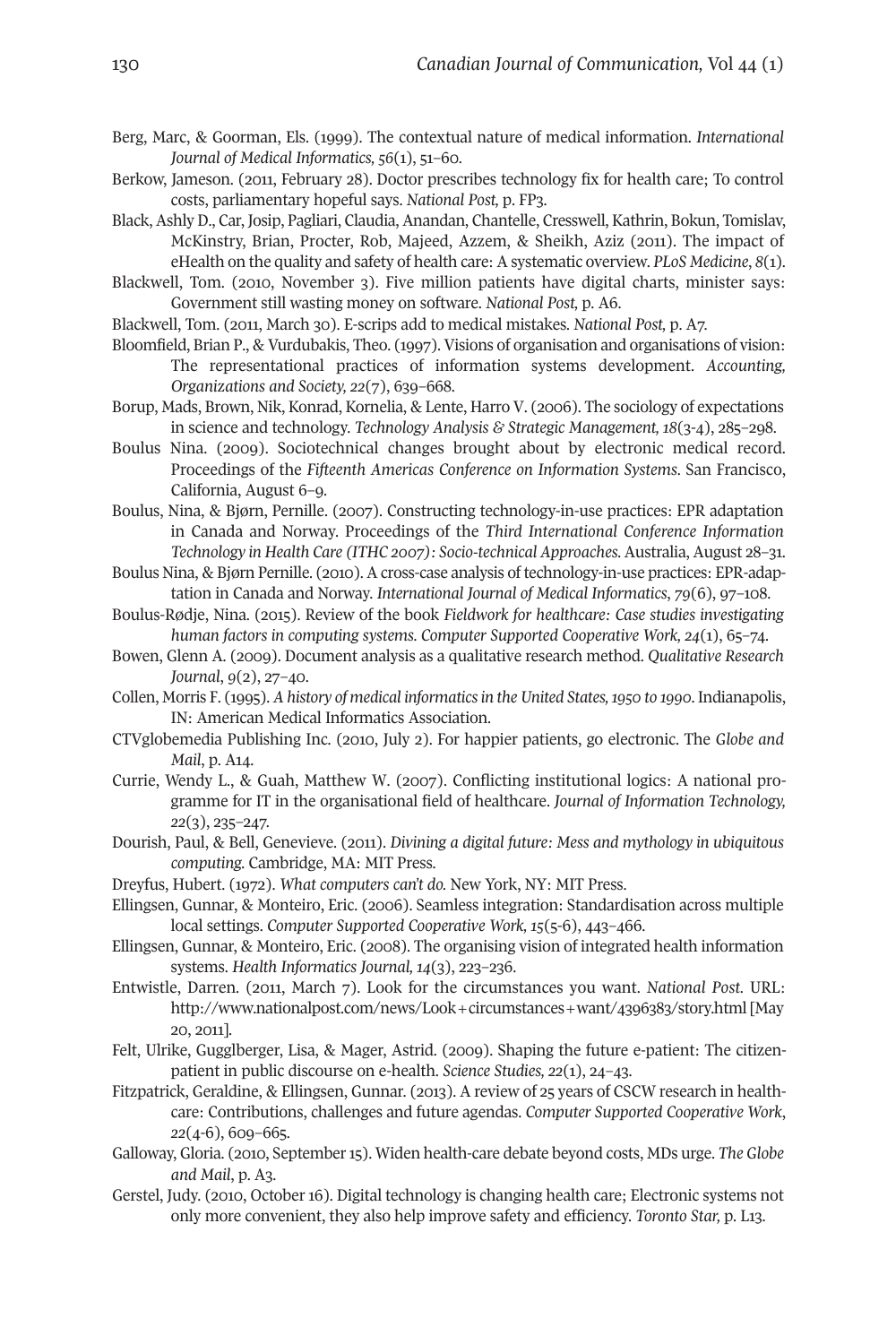- Glaser, Barney G., & Strauss, Anselm L. (1967). *The discovery of grounded theory: Strategies for qualitative research.* New York, NY: Aldine De Gruyter.
- Greenhalgh, Trisha, Potts, Henry W., Wong, Geoff, Bark, Pippa, & Swinglehurst, Deborah. (2009). Tensions and paradoxes in electronic patient record research: A systematic literature review using the meta-narrative method. *Milbank Quarterly, 87*(4), 729–788.
- Greenhalgh, Trisha, Procter, Rob, Wherton, Joe, Sugarhood, Paul, & Shaw, Sara. (2012). The organizing vision for telehealth and telecare: Discourse analysis. *British Medical Journal Open, 2*(4), 1-12.
- Groopman, Jerome, & Hartzband, Pamela. (2009, March 11). Obama's \$80 billion exaggeration. *The Wall Street Journal*, p. A15.
- Hartswood, Mark, Procter, Rob, Rouncefield, Mark, & Slack, Roger. (2003). Making a case in medical work: Implications for electronic medical record. *Computer Supported Cooperative Work, 12*(3), 241–266.
- Health Council of Canada. (2009, April 1). Initiatives to get more bang for the buck, *National Post*. URL: [http://www.nationalpost.com/news/Initiatives+more+bang+buck/1452515/story.html](http://www.nationalpost.com/ news/Initiatives+more+bang+buck/1452515/story.html) [April 20, 2011].
- Heath, Christian, Luff, Paul, & Svensson, S. Marcus. (2003). Technology and medical practice. *Sociology of Health and Illness, 25*(3), 75–96.
- Jensen, Casper B., & Lauritsen, Peter. (2005). Reading digital Denmark: IT reports as material-semiotic actors. *Science*, *Technology & Human Values, 30*(3), 352–373.
- Jensen, Blegind Tina, Kjaergaard, Annemette, & Svejvig, Per. (2009). Using institutional theory with sensemaking theory: A case study of information system implementation in healthcare. *Journal of Information Technology, 24*(4), 343-353.
- Jones, Matthew. (2003). "Computers can land people on Mars, why can't they get them to work in a hospital?" Implementation of an electronic patient record system in a UK hospital. *Methods of Information in Medicine, 42*(4), 410–415.
- Kaplan, Bonnie. (1995). The computer prescription: Medical computing, public policy, and views of history. *Science, Technology & Human Values, 20*(1), 5–38.
- Kaplan, Bonnie, & Harris-Salamone, Kimberly D. (2009). Health IT success and failure: Recommendations from literature and AMIA Workshop. *Journal of the American Medical Informatics Association*, *16*(3), 291–299.
- Kay, Stephen, & Purves, Ian N. (1996). Medical records and other stories: A narratological framework. *Methods of Information in Medicine, 35*(2), 72–87.
- Kohli, Rajiv, & Kettinger, William J. (2004). Informating the clan: Controlling physicians' costs and outcomes. *MIS Quarterly, 28*(3), 363–394.
- Komarnicki, Jamie. (2010, March 18). Computer virus spurs patient privacy scare; U of C clinic warns personal health information of nearly 5,000 could be at risk. *Calgary Herald,* p. B1.
- Latour, Bruno. (1987). *Science in action: How to follow scientists and engineers through society.* Cambridge, MA: Harvard University Press.
- Markussen, Randi, & Olesen, Finn. (2007). Rhetorical authority in STS: Reflections on a study of IT implementation at a hospital ward. *Science as Culture, 16*(3), 267–279.
- Naidoo, Rennie, & Leonard, Awie. (2012). Observing the "fluid" continuity of an IT artefact. *International Journal of Actor-Network Theory and Technological Innovation*, *4*(4), 23–46.
- Nilsson, Anette, Grisot, Miria, & Aanestad, Margunn. (2002). Electronic patient records: An information infrastructure for healthcare. Paper presented at the *25th Conference in Information System Research in Scandinavia*. Bautahj, Denmark.
- Ogilvie, Megan. (2011, January 23). Medical records at the click of a mouse; Innovative "MyChart" connects Sunnybrook patients with physicians. *Toronto Star,* p. A1.
- Orlikowski, Wanda J., & Gash, Debra C. (1994). Technological frames: Making sense of information technology in organizations. *ACM Transactions on Office Information Systems,12*(2),174–207.
- Oudshoorn, Nelly, & Pinch, Trevor J. (Ed.). (2003). *How users matter: The co-construction of users and technology*. Cambridge, MA: MIT Press.